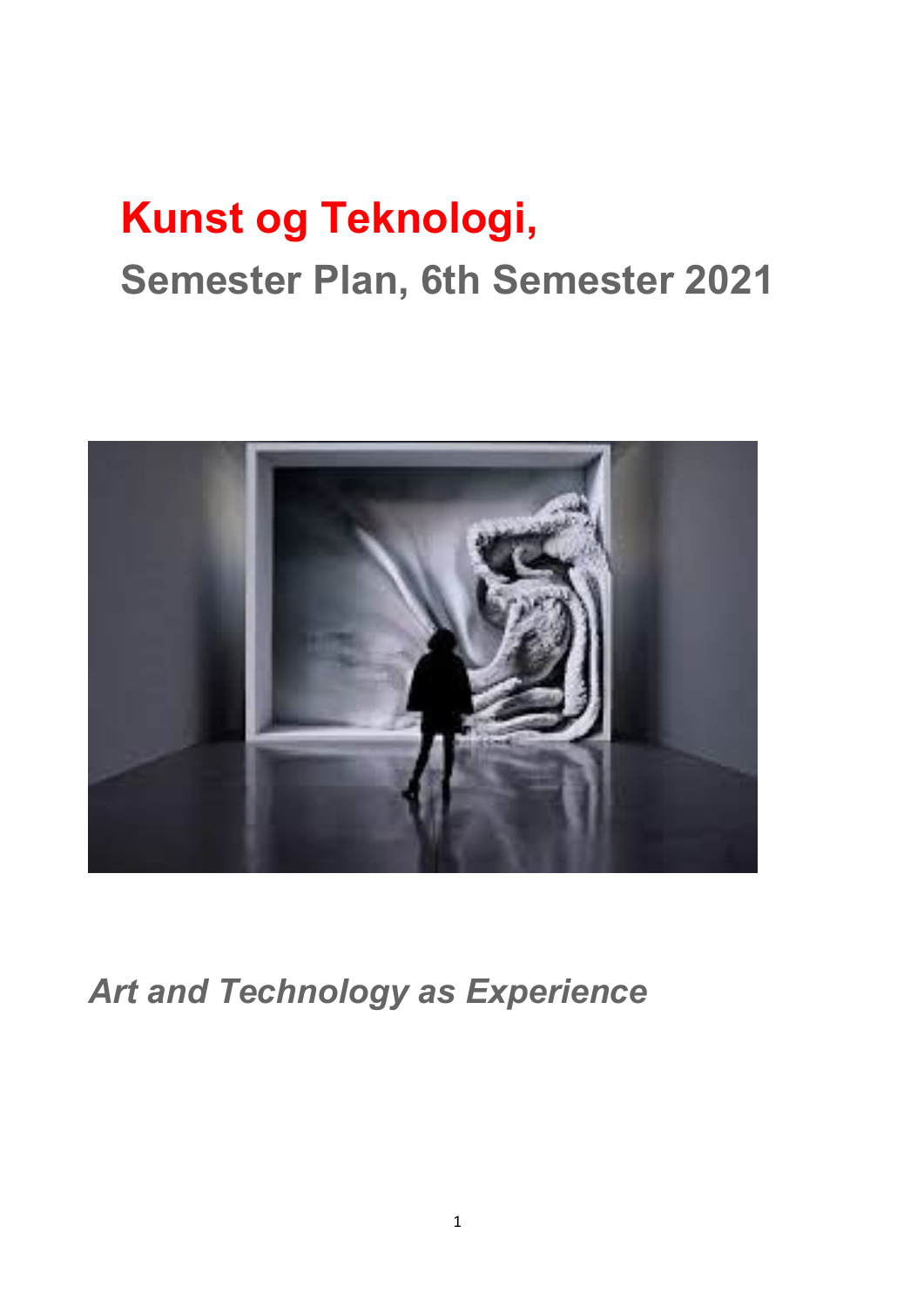# **Study board:** *KUNST*

**Study regulations**: BA Study Program in Art & Technology, The Faculty of Humanities, AAU, September 2019: https://studieordninger.aau.dk/2020/20/1653

#### **Semester Framework Theme:** *Art and Technology As Experience*

For your bachelor project, you will have to work with a project of your own choosing. Several projects have been proposed in the Catalogue working with specific supervisors on Art & Technology projects with local partners and collaborators.

We encourage you to work with this list, and also to coordinate with cultural institutions and partners where possible. You are responsible for shaping the project in line with the theories and methods of art and technology covered during the past five semesters.

As the study regulation indicates, this module (the semester project) MAY focus on

- the concept of experience and its realization /materialization through concrete artefacts or events, and
- the integration of artistic and academic discourses and methods.

#### **Some formal requirements:**

All semester projects should be part of the joint semester ArT exhibition. You may also organize your exhibition space outside the AAU or at other AAU venues (but concrete proposals have to be approved by the study board), but your project must be presented in some form during the Art and Technology exhibition on May 5th, 6th & 7th, 2021.

The exhibition should include an academic poster stating and explaining your project's problem formulation, methods and findings.

Even though the study regulation allows for individual work, we advise you to work in groups consisting of at least three members. The interdisciplinarity of ArT projects necessitate different competences and usually amounts to a (too) large workload for individual projects.

#### **Important Dates:**

**1st of February: Semester Start 6th May KunST Day - Joint Seminar with Music & Music Therapy 5th - 7th of May: ArT Exhibition**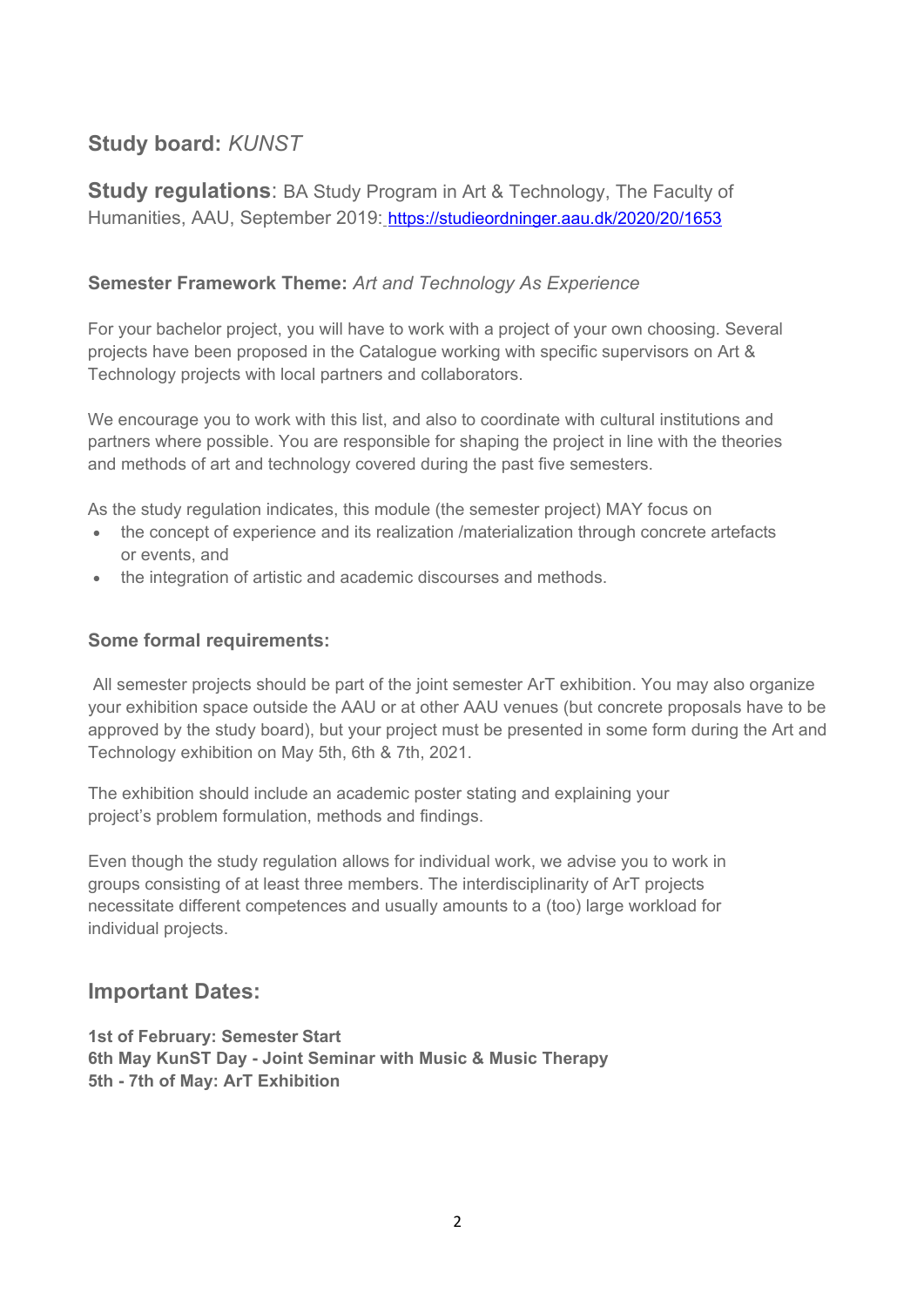# **Report Guideline:**

All reports should contain the following parts; their order, however, may vary depending on the nature of your project.

#### **ABSTRACT**:

A short paragraph in Danish summarizing the main aspects of the investigation---context, problem, results, and insights.

#### **INTRODUCTION**:

This is where you set the context for your work. What is the motivation for investigating this area? The chapter ends with a preliminary problem statement.

#### **ANALYSIS OF THE PROBLEM STATEMENT:**

This chapter analyses the preliminary problem in order to specify it towards a concisely stated problem formulation. You may also present a or more hypotheses to be supported or rejected through your own experiments/investigations.

#### **BACKGROUND / State of the art:**

Present the state-of-the-art of the given topic/area you are investigating. This grounding is important when conducting any type of research, as it demonstrates your knowledge of the field and helps locate your contribution within that field. Clearly identify significant theoretical frameworks and significant art works/performances and how they relate to your research area. Always reference reputable sources (i.e., peer-reviewed journals, books, etc.) and, when possible, primary sources (i.e., the original author of the work). Make clear what your own unique intervention, or contribution, to the field of art-based experience.

#### **DESIGN METHODS:**

What specific academic and artistic methods are you employing in your study? How will you test your hypotheses, or carry out the research aspects of your project? Identify at least 3 methods (1 artistic, 2 academic) that will form the backbone of your investigation. Describe which methods you want to apply, why and what outcome you expect. The chosen methods are key to a successful project in as your problem formulation calls for distinct methods that again depend on identified theoretical perspectives. In our context, it will supposedly be a mixture of academic and artistic methods. But precisely which mixture?

#### **IMPLEMENTATION:**

How was the final work developed and constructed? Include overall system diagrams, floorplans, scenic designs, renderings, illustrations and other supporting evidence of the exhibition. Detail the most important aspects of the implementation and place the rest in the appendix. Ideally, a reader should be able to re-create your artwork/performance based on the information in this section. Did the implementation elicit new knowledge? How?

#### **DESIGN:**

Here is where you outline your process of creation and the decisions you made along the way. Elaborate on and justify your artistic, aesthetic, and technical choices. Describe your experiment design. Support your design with your results of your review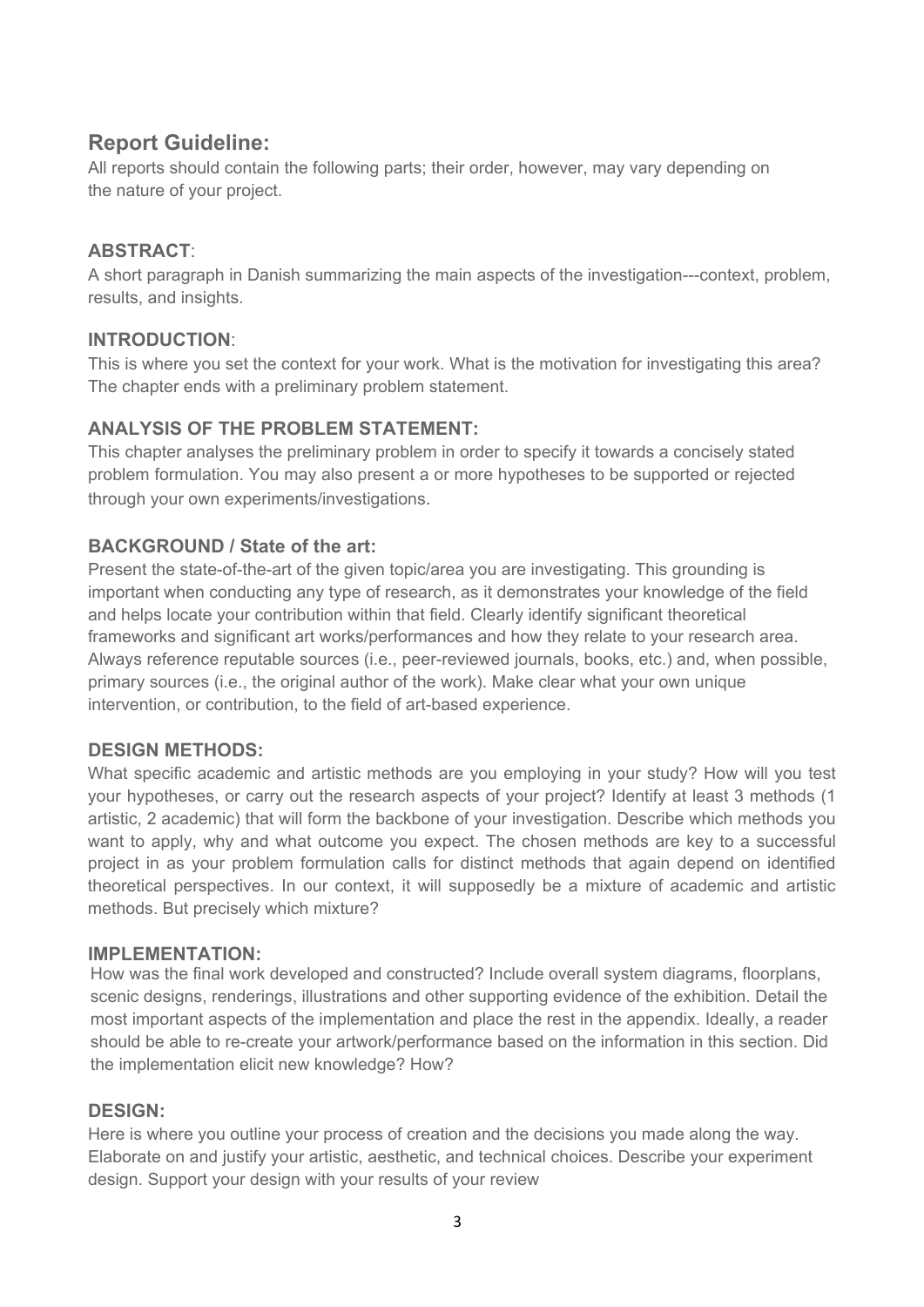#### **ANALYSIS:**

Was your work successful? Support this with qualified analysis using the academic and artistic methods you outline in DESIGN METHODS section. If you made an initial hypothesis, do your observations support or reject it? What were the strengths and limitations of this study/project? Were there results that were inconclusive? What might account for that? How well did your project help you to realize learning objectives of the Project Module? (It is a good idea to review these). Where possible, link the outcomes of your project to specific knowledge, skills and competencies outlined in the main project module.

#### **FUTURE WORK**

If given the opportunity, how would you expand on this work? What new research directions or avenues of exploration have opened up as a result of your project? Is there anything you could have done better? If you were to develop this project further, what would you work on next?

#### **CONCLUSION**

This is where you reflect on your individual efforts, and connect back to the broader field of Art and Technology. It is not merely a summary of what you did. Rather, you should succinctly connect all the dots and synthesize new insights here. What can others learn from your work?

#### **REFERENCE LIST**

List of references following the APA referencing style. https://www.apastyle.org Please ensure your report follows APA guidelines for citation and formatting.

**APPENDIX**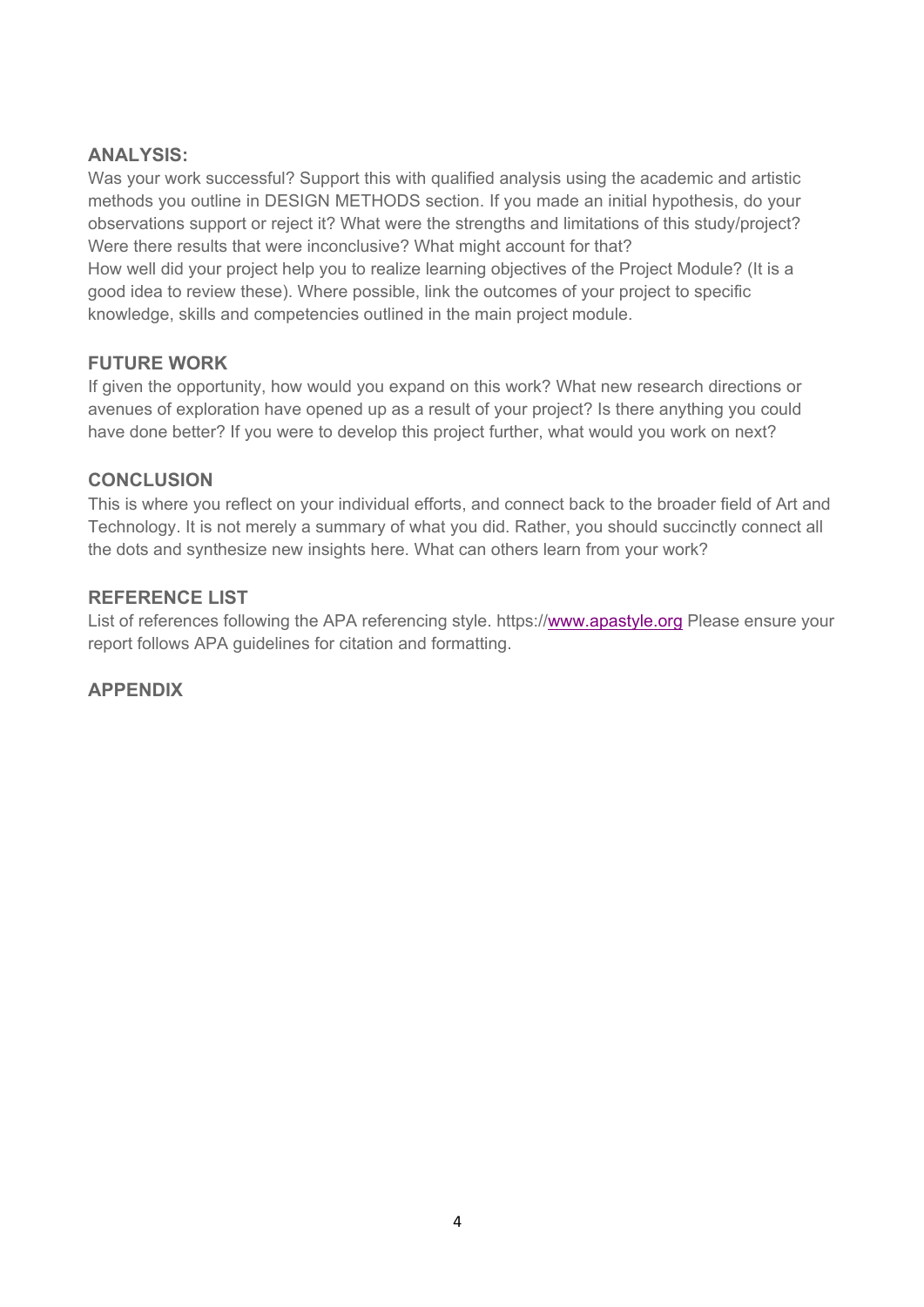# **Semester organization**

### **1. The semester project module Art and Technology as Experience (20 ECTS)**

Coordination: Rasmus Grøn

#### **2. Elective 5 ECTS (the study board offers the module Play and Event)**

Coordination: Rasmus Grøn & Bo Allesøe Christensen

#### **3. ArT and Entrepeneurship (5 ECTS)**

Coordination: Jesper C. Sort

The modules are independent entities with their own learning objectives and examinations. However, both minor modules, especially the content of Play and Event can, depending on the students' semester project ideas, contribute with new perspectives to the semester project.

The **time schedule** is to be found on Moodle.

**Semester coordinator and secretary assistance: Semester coordinator**: Rasmus Grøn (gron@hum.aau.dk) **Secretary:** Elsebeth Bækgaard (elsebeth@hum.aau.dk)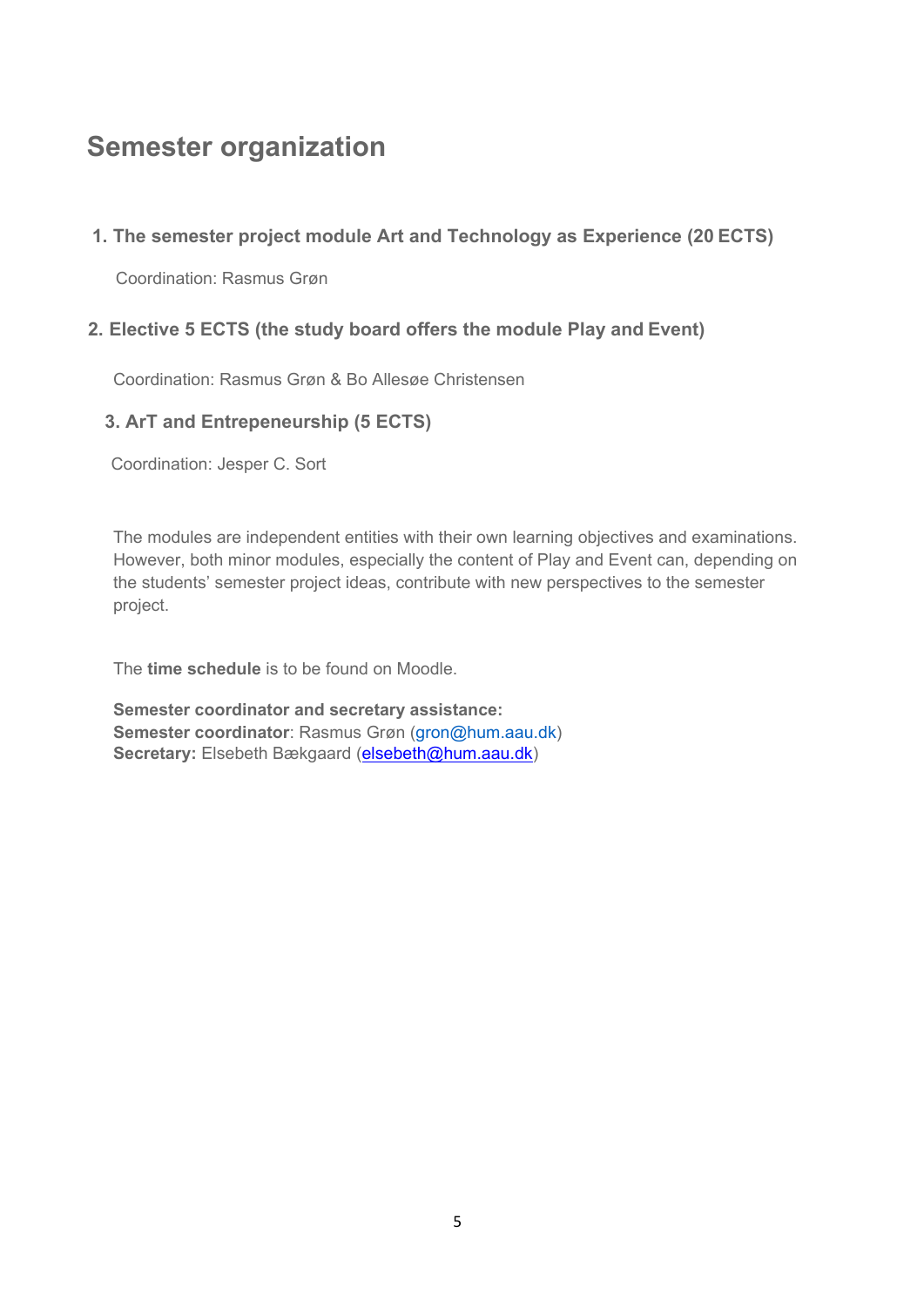# **Module description**

# **Art and Technology as Experience** (BA Project; **20 ECTS) Module coordinator:** Rasmus Grøn

#### **Type/method and language:**

Project work in groups, or individually. English

### **Learning objectives:**

The objective of Module 19: Art and Technology as Experience - Bachelor Project is to enhance students' understanding of problem areas and solutions in relation to the creation of interactive artefacts, installations, and performances of artistic quality.

During this module, students should acquire:

#### Basic **knowledge** about:

• artefacts, installations, and performances whose objective is either to entertain, inspire, raise awareness, or in other ways affect audience or participants

• installations, artefacts or performative events, taking into account the weighting of artistic, technical, material, contextual and functional considerations

• methods in connection with the creation of installations, artefacts or performative events as part of the experience culture

#### **Skills in**

- identifying and formulating an artistic challenge and experience-oriented demands on the basis of a problem statement defined by the student
- analyzing the artistic problem and developing alternative concepts to deal with it
- creating and selecting artistic means and the application of technologies
- developing and realization of installations or artefacts as part of the experience culture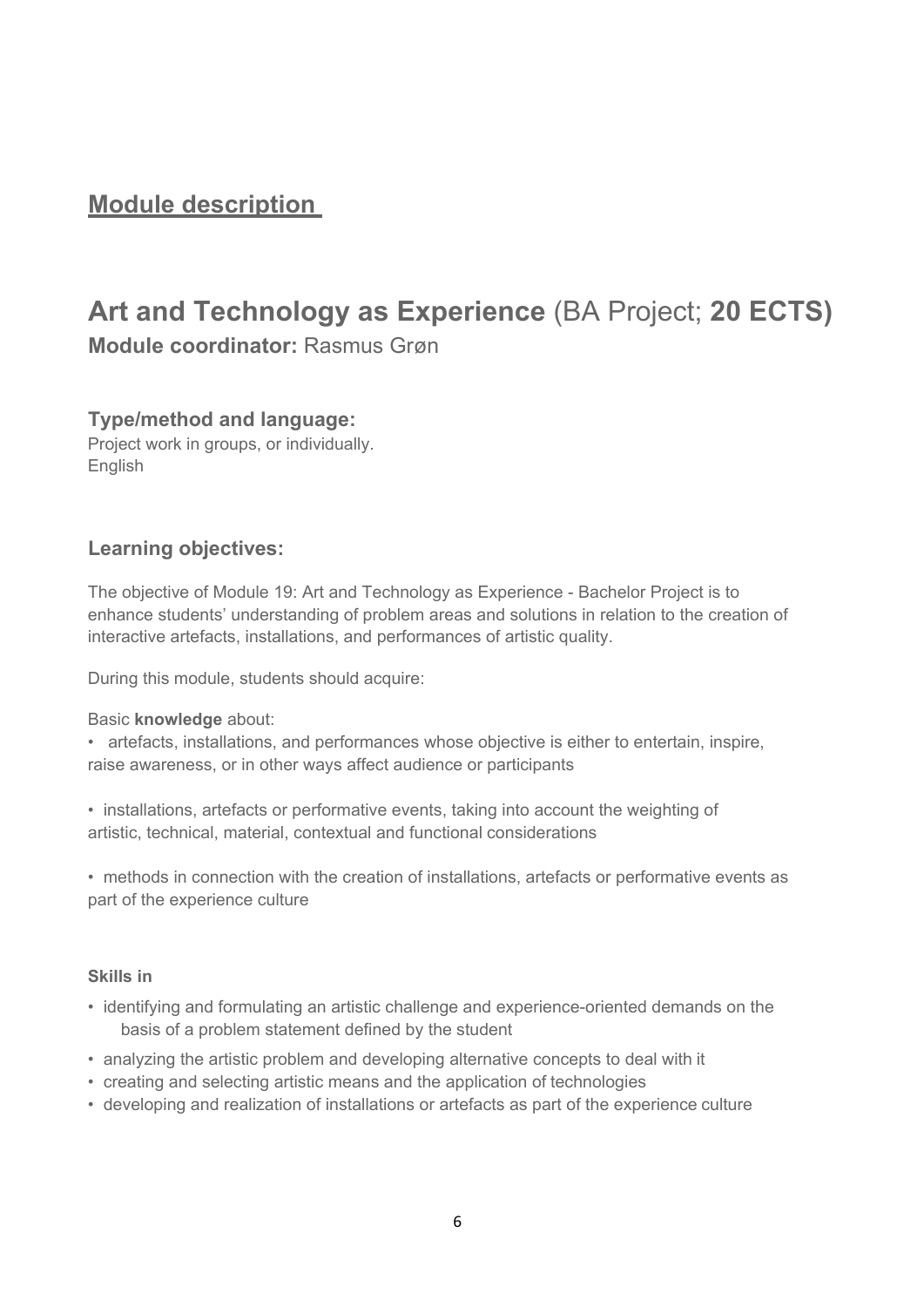#### **Competencies in**

• creating engaging experience designs as a synthesis of creative expression, technology, and human performance/participation in artistic settings applying

• theoretical and analytical skills to the design of an artefact, and reflecting on its functionality, technological choices and artistic means of expression choices

• describing the completed design at a professional level and communicating it to external recipients.

The subject must be presented to the Board of Studies in the form of a brief problem statement and project description, using the White Paper template. The Head of Studies must approve the subject of the BA project. Project Descriptions are due 20 March 2020 (submitted on Moodle).

#### **Academic content**

This module emphasizes the importance of working towards a synthesis of technological, aesthetic, and interactive functional solutions. The focus of the module is to conceptualize, develop, and exhibit physical and/or virtual artefacts, installations, performances, etc. challenged by a need or wish to create engaging experiences inspired by relevant technological potentials, typically in the form of new technologies.

#### **Scope and expected performance**

20 ECTS credits. 1 ECTS credit = 27,5 hours of work. 20 ECTS = 550 hours of work consisting of preparation for course sessions, course participation, group work, exercises, counselling and exams.

# **Module activities**

# **Artistic and Academic Methodology VI (1,5 ECTS) Lecturer: Bo Allesøe Christensen**

#### **General**

The course will comprise of two sections. The first will focus on philosophy of technology, with a particular focus on the relation between humans, technology and the contextual frame in which this relation takes place. Notice here the double meaning of the wording "taking place" connoting both an event in which things – sometimes unknown influences – happen to you and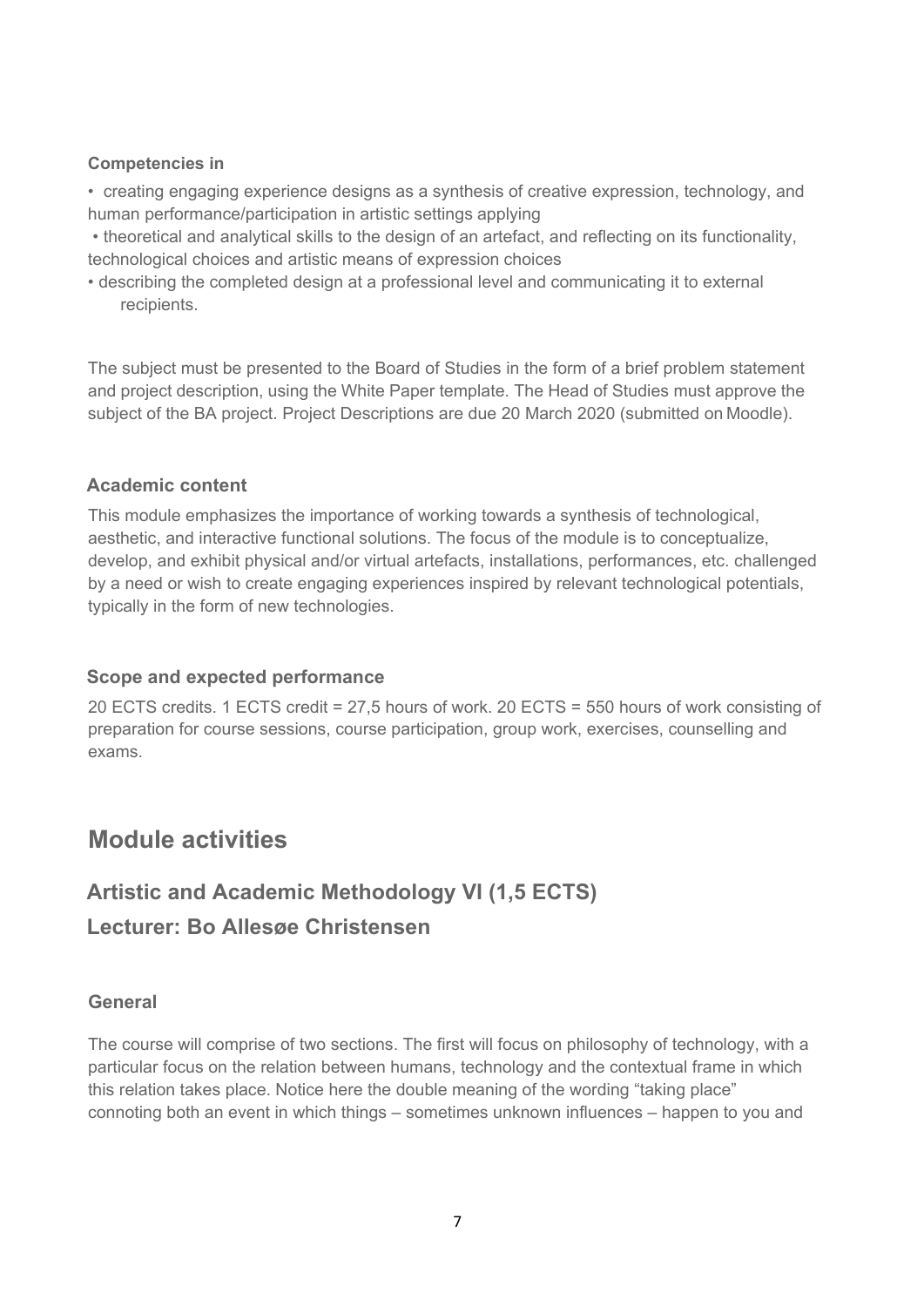others, as well as the intentional direction of an effort of controlling, or taking control over the context (and probably the participants involved) in which things are happening. We will here read excerpts from P. P. Verbeek's book, *What do things want,* introducing to theories of technology, including the recent post-phenomenology. The second part consists of philosophy of science in relation to your bachelor projects. This part will consist of workshops where you recapitulate what you have already used of theories and academic methods in relation to different positions within philosophy of science (eg. phenomenology, hermeneutics, natural science, qualitative and quantitative methods). Furthermore, you will get to work on the theory and method section of your bachelor projects.

#### **Lecture 1**

In the first lecture we will introduce to the course as a whole, and start up with thinking about technology. We will use a broad introduction to technology, Verbeek's *What things do*, as a platform for thinking about experiences and the use of technology.

|                                                                                                                                                                                           | Pri. Lit.<br>No. of p. | Sec. lit.<br>no of p. | Dig.<br>upload |
|-------------------------------------------------------------------------------------------------------------------------------------------------------------------------------------------|------------------------|-----------------------|----------------|
| Verbeek, P. P. (2005) What Things Do. The Pennsylvania<br>State University Press. University Park, Pennsylvania (pp.<br>$1-46)$                                                           | 46                     |                       | X              |
| Franssen, M. Lokhorst, G-J.; van de Poel, I. (2018)<br>Philosophy of Technology. Stanford Encyclopedia of<br>Philosophy. Access online: https://plato stanford<br>edu/entries/technology/ |                        | 66                    |                |

#### **Lecture 2**

In this lecture we will continue using Verbeeks book *What things do*. The point of departure will be his depiction of how we are to understand Heidegger's view of technology. Verbeek shows that classical approaches to technology often reduced technological artifacts to nontechnological elements such as social organization and the will to power, thereby lacking a frame for understanding technology as a phenomena in itself.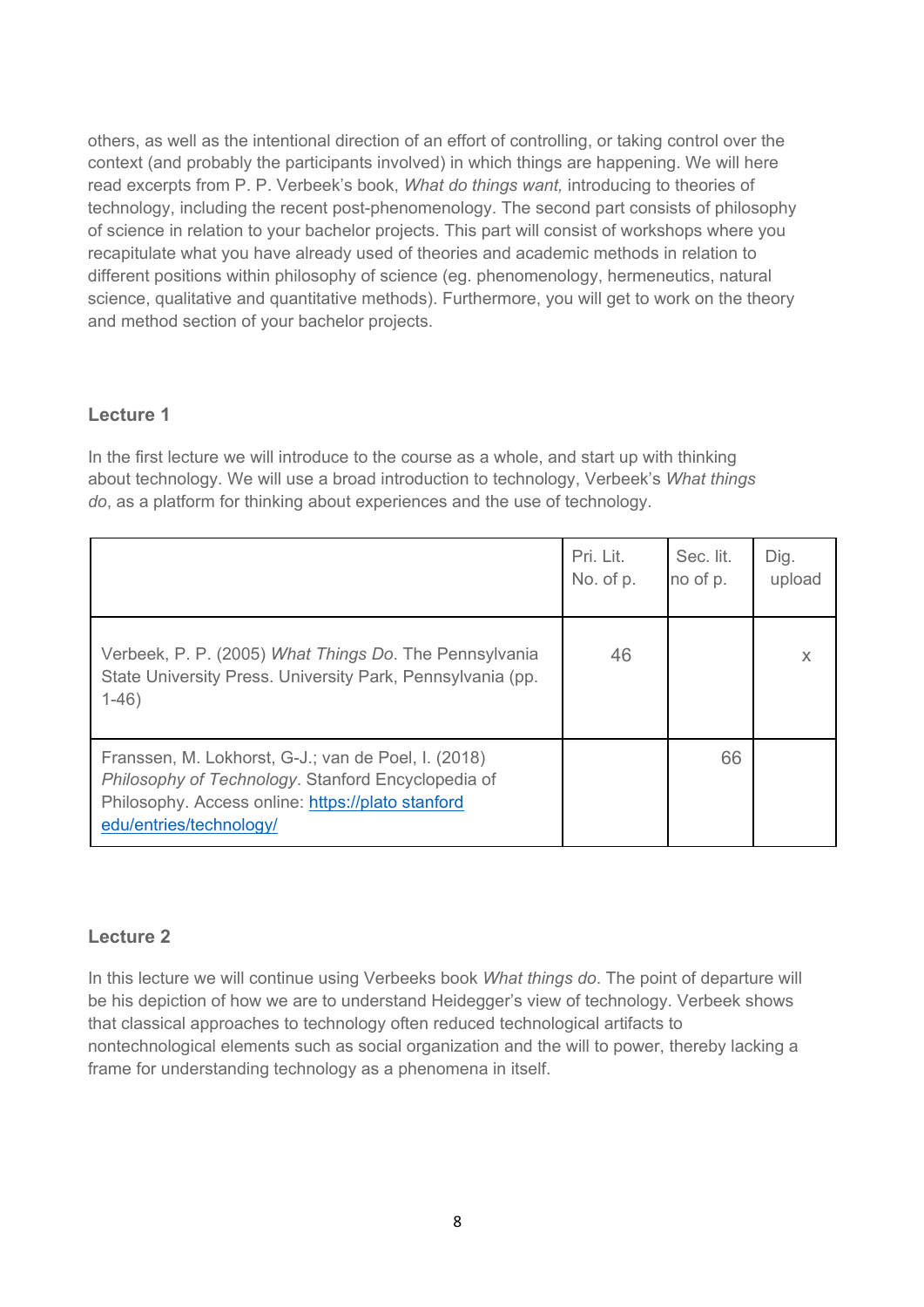|                                                                                                                                                                                           | Pri. lit.<br>o of p. | Sec. lit.<br>no of p. | Dig.<br>upload |
|-------------------------------------------------------------------------------------------------------------------------------------------------------------------------------------------|----------------------|-----------------------|----------------|
| Verbeek, P. P. (2005) What Things Do. The Pennsylvania<br>State University Press. University Park, Pennsylvania (pp.<br>$47-96)$                                                          | 46                   |                       | $\times$       |
| Franssen, M. Lokhorst, G-J.; van de Poel, I. (2018)<br>Philosophy of Technology. Stanford Encyclopedia of<br>Philosophy. Access online: https://plato stanford<br>edu/entries/technology/ |                      | 66                    |                |

#### **Lecture 3**

In this lecture we will, again via Verbeek, move forward to the theory of post-phenomenology. The aim of this theory is understanding technology as mediating humans and world in different ways. It thereby addresses the shortcomings noted in the previous lecture, of understanding technology without reducing it only to a reflection of social organization or a question of power.

|                                                                                                                                                                                              | Pri. Lit.<br>No. of p. | Sec. lit.<br>no. of p. | Dig.<br>upload |
|----------------------------------------------------------------------------------------------------------------------------------------------------------------------------------------------|------------------------|------------------------|----------------|
| Verbeek, P. P. (2005) What Things Do. The<br>Pennsylvania State University Press. University<br>Park, Pennsylvania (pp. 99-145)                                                              | 46                     |                        | X              |
| Franssen, M. Lokhorst, G-J.; van de Poel, I.<br>(2018) Philosophy of Technology. Stanford<br>Encyclopedia of Philosophy. Access<br>online: https://plato stanford<br>edu/entries/technology/ |                        | 66                     |                |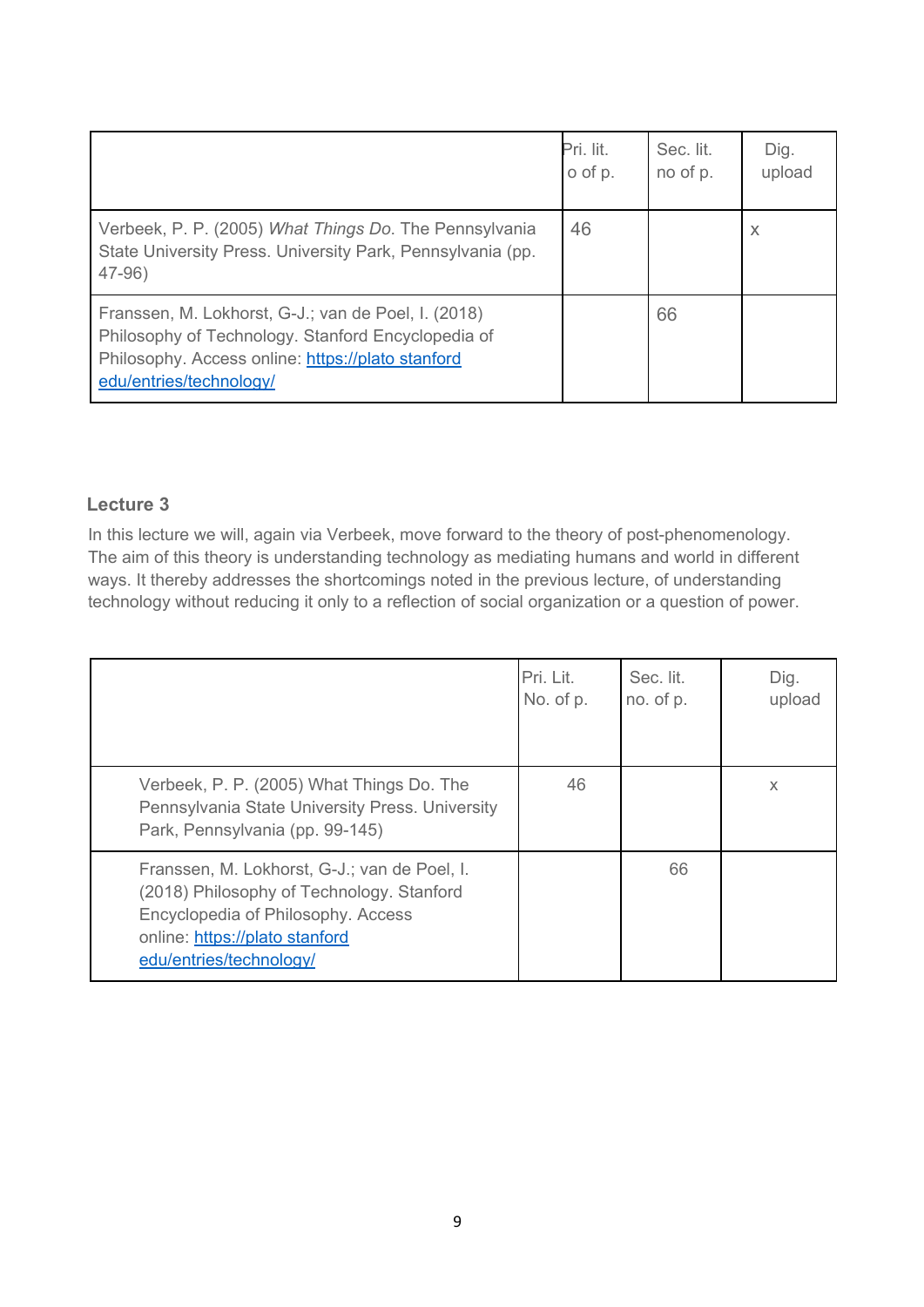# **Lecture 4**

We will here begin the philosophy of science section and in relation to your bachelor projects. This lecture will introduce to the notion of method, and we will focus on your chosen academic methods and the difficulties as well as affordances they present.

|                                                                                                                                                | Pri.<br>no of p. | Sec. lit.<br>no of p. | Dig.<br>upload |
|------------------------------------------------------------------------------------------------------------------------------------------------|------------------|-----------------------|----------------|
| Andersen, Hanne & Hepburn, Brian (2015) "Scientific<br>method" in Stanford Encyclopedia of Philosophy.<br><b>Stanford: Stanford University</b> | Online           |                       |                |
| Silvermann (1993/2008) Interpreting Qualitative Data.<br>Sage (part 1, chap. $1 + 2$ ):                                                        | 48               |                       | 48             |
| find these chapters here:<br>https://books.google.dk/books/about/Interpreting<br>Qualitative Data.html?id=uooz4p82sDgC&redir esc=y             |                  |                       |                |

#### **Lecture 5**

This lecture will introduce the fundamental concepts of philosophy of science, as well as present key theories and paradigms. We will then try to place your experiences with theories within these paradigms. The lecture condules with a model for understanding how we can use methods, theories and problematics as a way of thinking about art and technology projects. You will get an assignment, trying to fill out this model in relation to your bachelor projects and present your thoughts in the last lecture.

|                                                                                                                                                | Pri. lit.<br>No of p. | Sec lit.<br>No of<br>$p_{\ldots}$ | Dig.<br>upload |
|------------------------------------------------------------------------------------------------------------------------------------------------|-----------------------|-----------------------------------|----------------|
| Andersen, Hanne & Hepburn, Brian (2015) "Scientific<br>method" in Stanford Encyclopedia of Philosophy.<br><b>Stanford: Stanford University</b> | online                |                                   |                |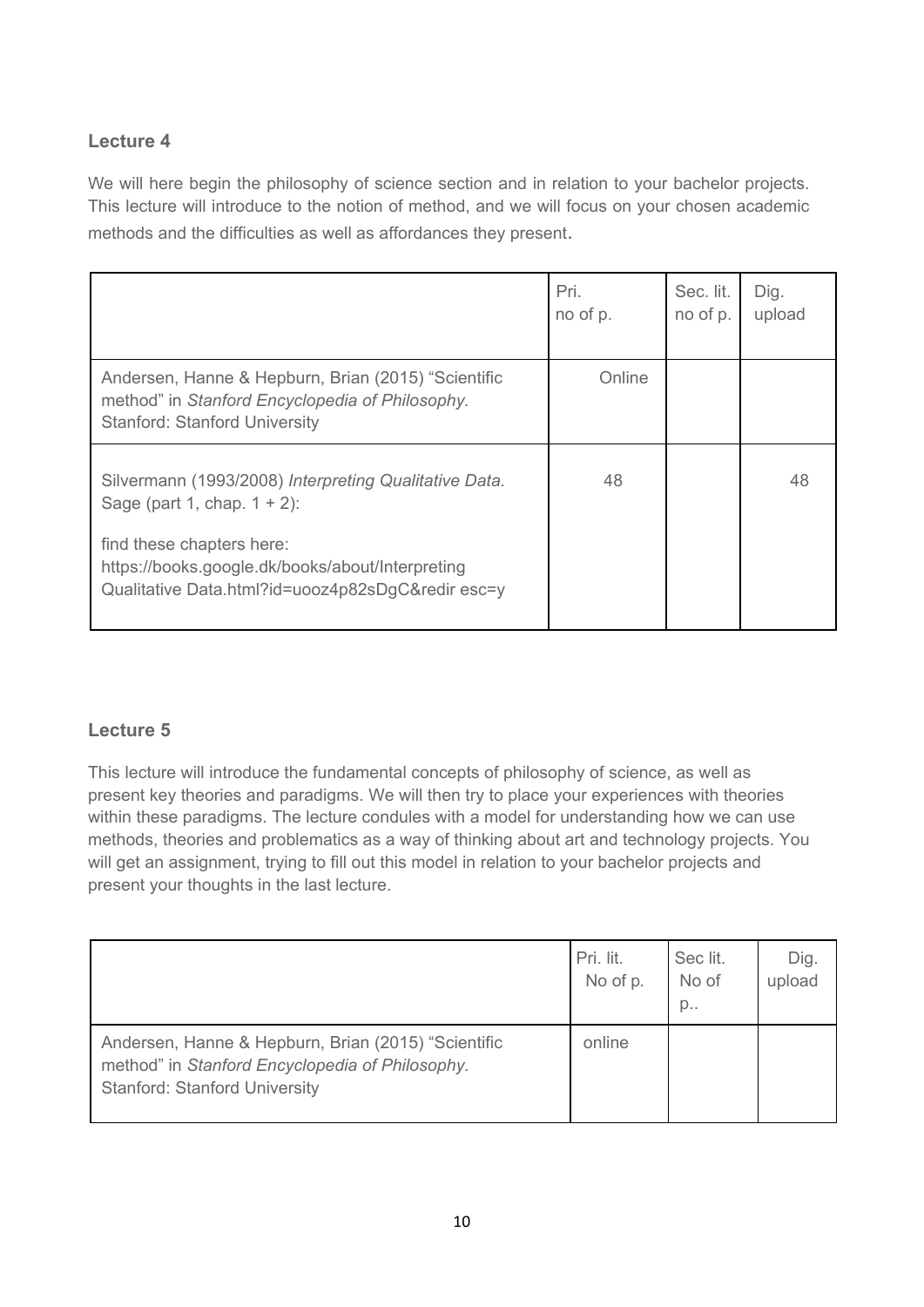| Silvermann (1993/2008) Interpreting Qualitative Data. Sage<br>(part 1, chap. $1 + 2$ ):                                            | 48 |  |
|------------------------------------------------------------------------------------------------------------------------------------|----|--|
| find these chapters here:<br>https://books.google.dk/books/about/Interpreting Qualitative<br>Data.html?id=uooz4p82sDgC&redir esc=y |    |  |

#### **Lecture 6**

This final lecture will focus on your projects and you will present your first thoughts on the relationship between theories, methods, problematics and possible results using the model described in Lecture 5, and receive feedback.

# **Theory and Philosophy of Experience (1,5 ECTS) Lecturer: Elizabeth Jochum**

### **Lecture 1: Experience and Aesthetics**

The concept of experience encompasses a wide range of meanings and events. It can refer to events that affect us momentarily as well as something that we learn from and which forms us as persons, and thus constitutes practical knowledge. Experience and aesthetics have a long history of mutual relation – the aesthetic product or event can affect us in many ways, from evoking pleasure or some emotional response to profoundly changing our understanding of an object or phenomena.

|                                                                                               | Pri. lit. no<br>of p. | Sec. lit.   Dig.<br>no of p. upload |  |
|-----------------------------------------------------------------------------------------------|-----------------------|-------------------------------------|--|
| Goodman, Nelson. Ways of Worldmaking (1978) (Chapter IV:<br>"When Is Art" pages 53-70). (pdf) | 17                    |                                     |  |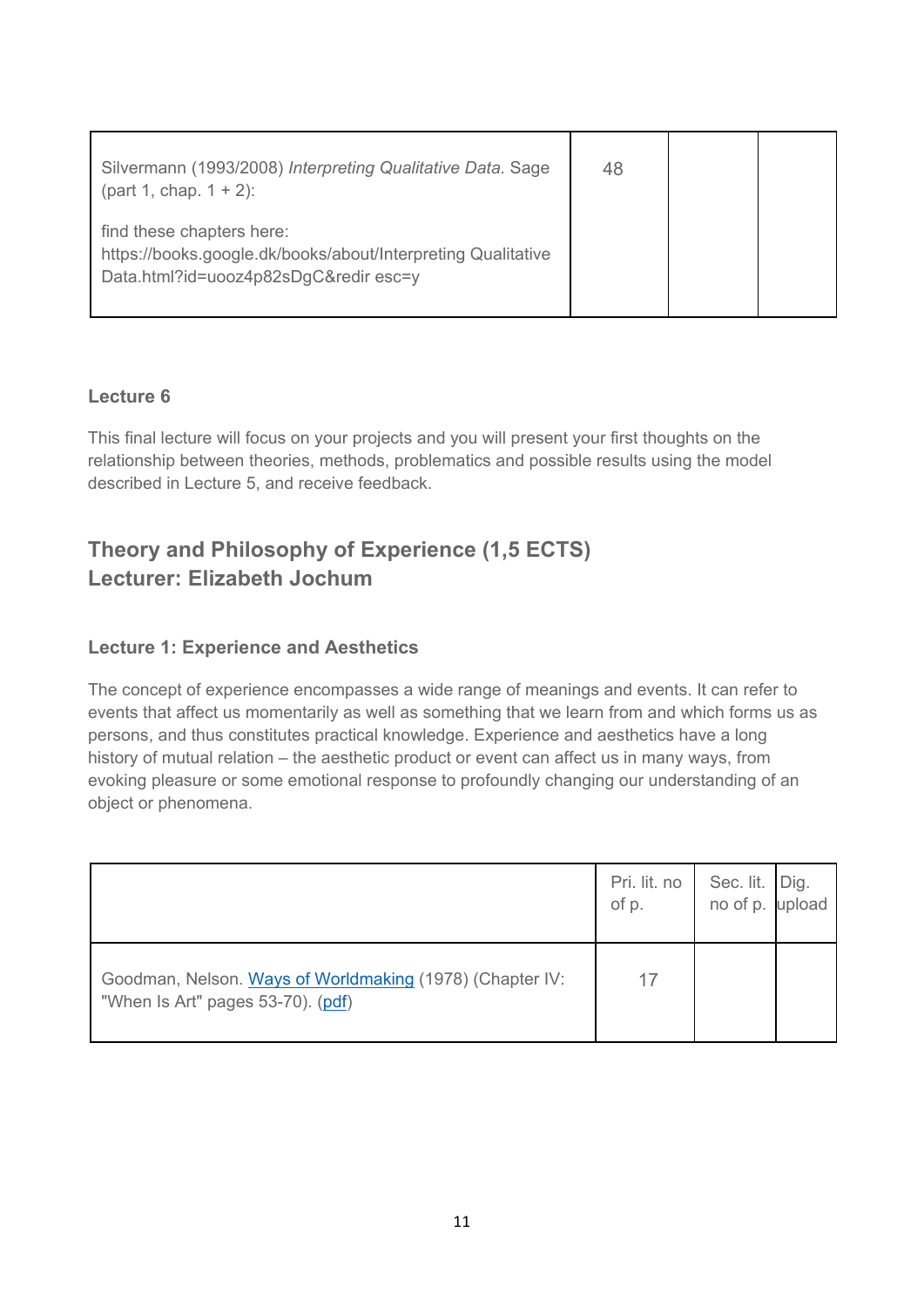| Shklovsky, V. "Art as Technique", 1965. (pdf)                                                                                 | 5  |  |
|-------------------------------------------------------------------------------------------------------------------------------|----|--|
| Dewey, John. Art as Experience (1934). (pdf)                                                                                  | 21 |  |
| Having An Experience (pdf)* alternate<br>https://www.marxists<br>org/reference/subject/philosophy/works/us/an-experience html |    |  |

# **Lecture 2: Atmosphere**

Atmosphere, or ambiance, is a fundamental concept in aesthetics that characterizes how places and spaces affect us. We may experience a place to be tense, hectic, bright, cozy, uncanny etc. How we relate to spaces when we are aware of how places are but we may also be affected without being aware of it. Atmospheres are products of sensorial elements such as the quality of the materials, the different smells, the proportions of the spatial elements, etc. Working with atmospheres is very much a matter of becoming aware of these elements.

|                                                                                          | Pri. lit.<br>no of p. | Sec. lit.<br>no of p. | Dig.<br>upload |
|------------------------------------------------------------------------------------------|-----------------------|-----------------------|----------------|
| Böhme, Gernot "Atmosphere as a Fundamental<br><b>Concept of a New Aesthetics</b> " (pdf) | 13                    |                       |                |
| Berleant A. Berleant A. "Environmental<br>Sensiblity" in Ambiances in Action (pdf)       | 4                     |                       |                |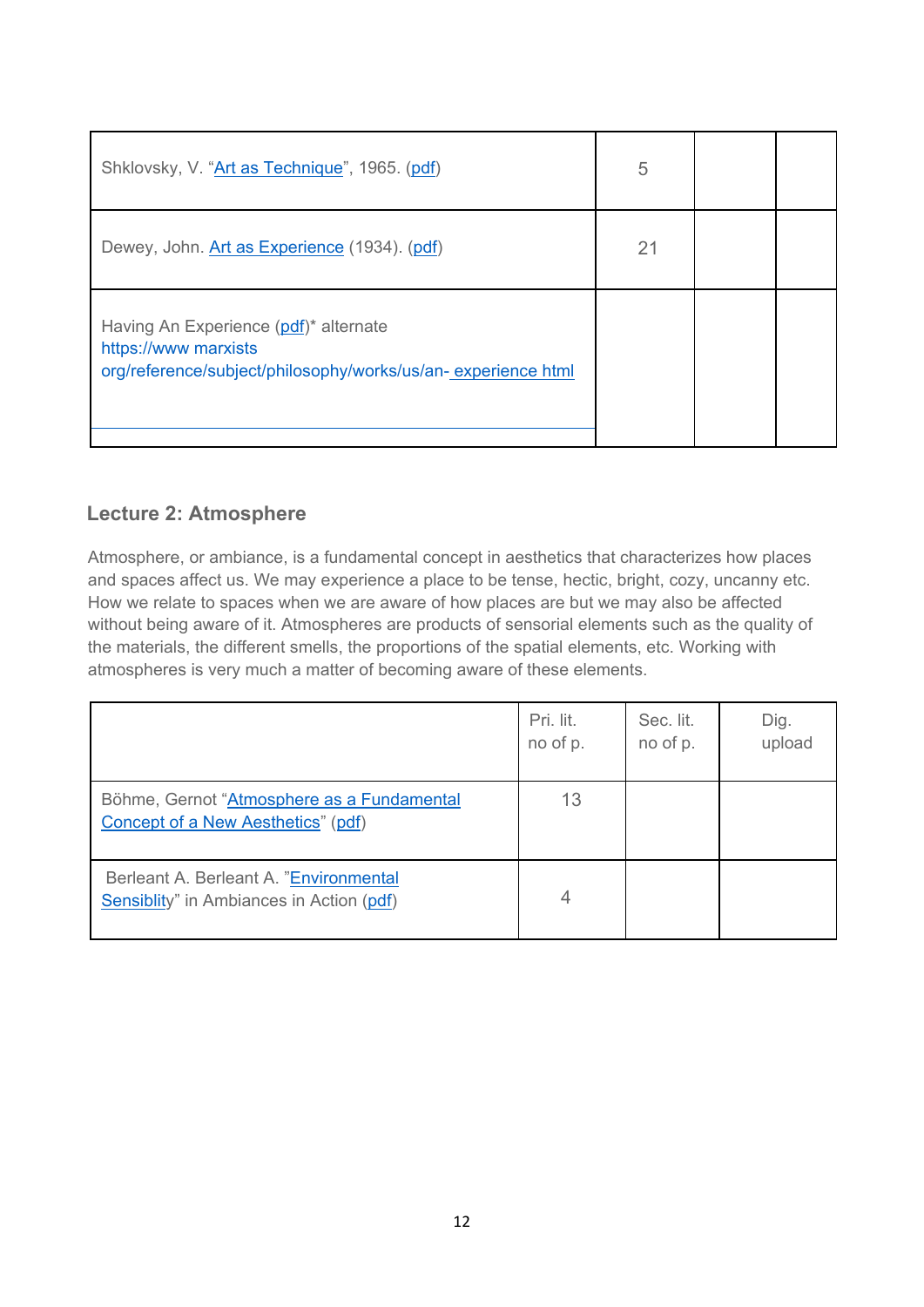# **Lecture 3: Phenomenology of Experience; Technology of Experience**

This lecture introduces students to Merleau-Ponty's aesthetics and Phenomenology of Perception. Merleau-Ponty's notion of the lived body (more specifically "one's own body") as the primary site of knowing the world challenged the philosophical tradition of placing consciousness as the source of knowledge. His insight that the body and that which it perceives cannot be disentangled has profoundly impacted theories of perception and experience, and processes of art making.

|                                                                                                                                                    | Pri. lit.<br>no of p. | Sec. lit.<br>no of p. | Dig. upload |
|----------------------------------------------------------------------------------------------------------------------------------------------------|-----------------------|-----------------------|-------------|
| Merleau-Ponty Phenomenology of Perception (pdf)                                                                                                    | 44                    |                       |             |
| McCarthy and Wright. "Technology as Experience"<br>(Chapter 3 "A Pragmatist Approach to Technology as<br>Experience" p. 49-78) (AAU Primo- Online) | 29                    |                       |             |

## **Lecture 4: The Performative Turn: Performance, Art, and Installation**

The performative turn is a paradigmatic shift in the humanities and social sciences that has influenced art making and art theory. This lecture considers the relationship between visual art and performance using Michael Fried's landmark 1974 essay "Art and Objecthood" as a point of departure. Fried criticizes the "theatricality" of minimalist art and argues that the focus on presence forces us to consider how the viewer's experience, rather than the relational properties of the work of art, is fundamental to meaning and interpretation. The tension Fried articulates between art and objecthood draws attention to the quality and conditions of reception and perception of the viewer, which have implications for visual art as well as performance.

|                                                                              | Pri. lit. no<br>of p. | Sec. lit. no<br>of p. | Dig.<br>upload |
|------------------------------------------------------------------------------|-----------------------|-----------------------|----------------|
| Fried, Michael "Art and Objecthood" (pdf)                                    | 10                    |                       |                |
| Fischer-Lichte, E. "The Transformative Power<br>of Performance", 2008. (pdf) | 17                    |                       |                |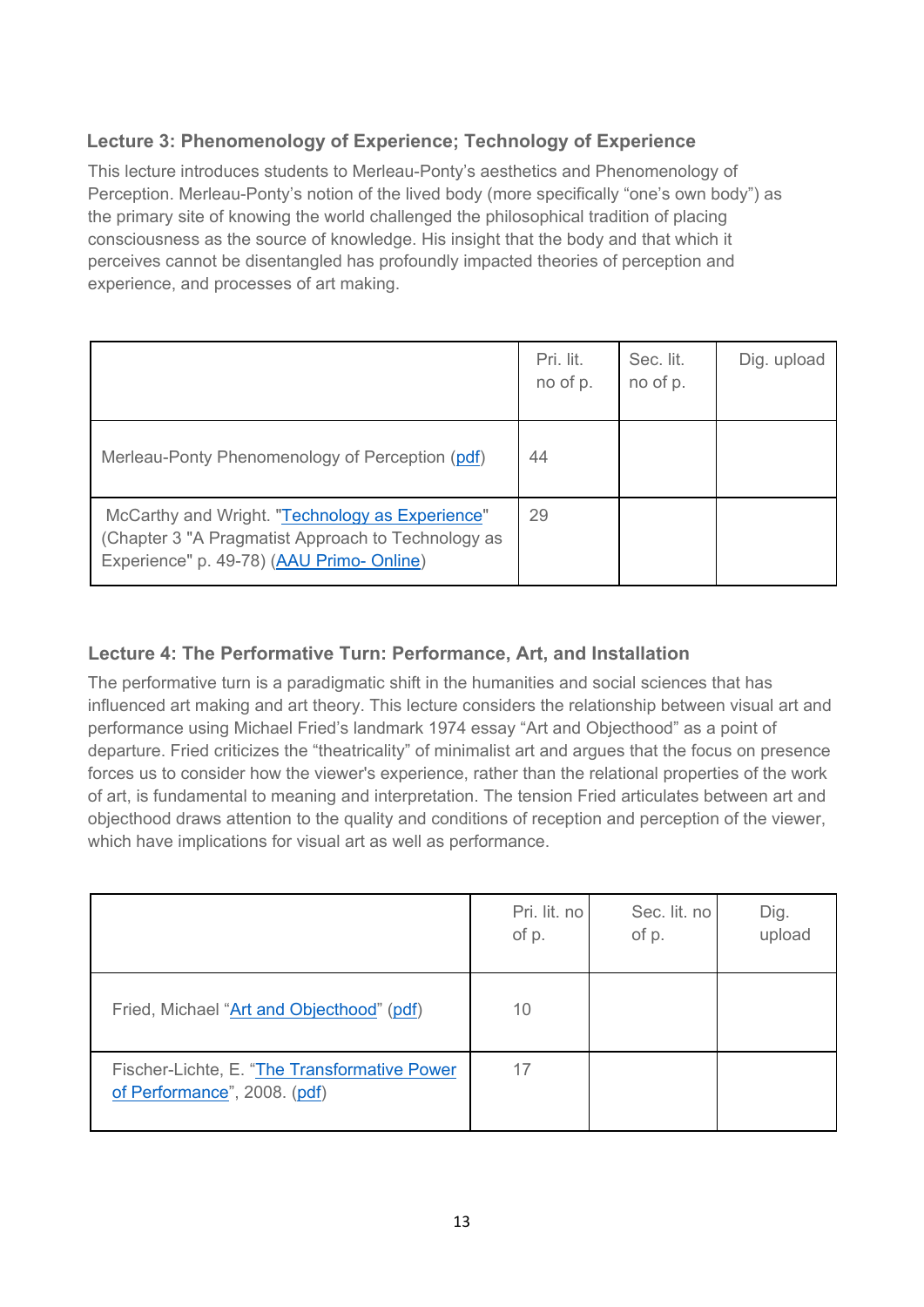# **Lecture 5: Sensorial and bodily perspectives on experience**

Insights from somatic practices and other body-oriented perspectives are relevant to the theory and philosophy of experience. The physical body functions as both a physiological and an aesthetic entity, that is, the internal corporeal experience of one's own body from within. This lecture introduces students to the concept of somaesthetics, an aesthetic theory that addresses the cultivation of the body as an artistic practice, and considers how we can assess individual bodily experiences and tastes in critical terms.

|                                                                                                                                                                  | Pri. Lit.<br>no of p. | Sec lit.<br>no of p. | Dig.<br>Jpload |
|------------------------------------------------------------------------------------------------------------------------------------------------------------------|-----------------------|----------------------|----------------|
| Shusterman, R. Pragmatist Aesthetics. Living Beauty,<br>Rethinking Art. http://www.fau<br>edu/humanitieschair/pdf/Somaesthetics A Disciplinary Propo<br>sa I pdf | 14                    |                      |                |
| Artaud, A. "Theatre of Cruelty." (pdf)                                                                                                                           | 34                    |                      |                |

# **Lecture 6: Phenomenology of the Virtual and Digital Aesthetics**

Computer software and hardware, coupled with revolutions in animation and CGI programs have given rise to a special species of generative art and performance. Many of these works exist only in the virtual environments and have interactive or generative components. Cyberart be produced programmatically by applying a set of design rules to a natural or preexisting process, enabling the program to produce a few million such "works of art" in a minute. This lecture explores features of cyber and virtual art and networked/cyber performance as experience, considering how these works of art function from both semiotic and phenomenological perspectives.

|                                                                          | Pri. lit.<br>no of p. | Sec. lit.<br>no of p. | Dig.<br>upload |
|--------------------------------------------------------------------------|-----------------------|-----------------------|----------------|
| Blau, H. "Virtually Yours: Presence, Liveness,<br>Lessness", 2007. (pdf) | 14                    |                       |                |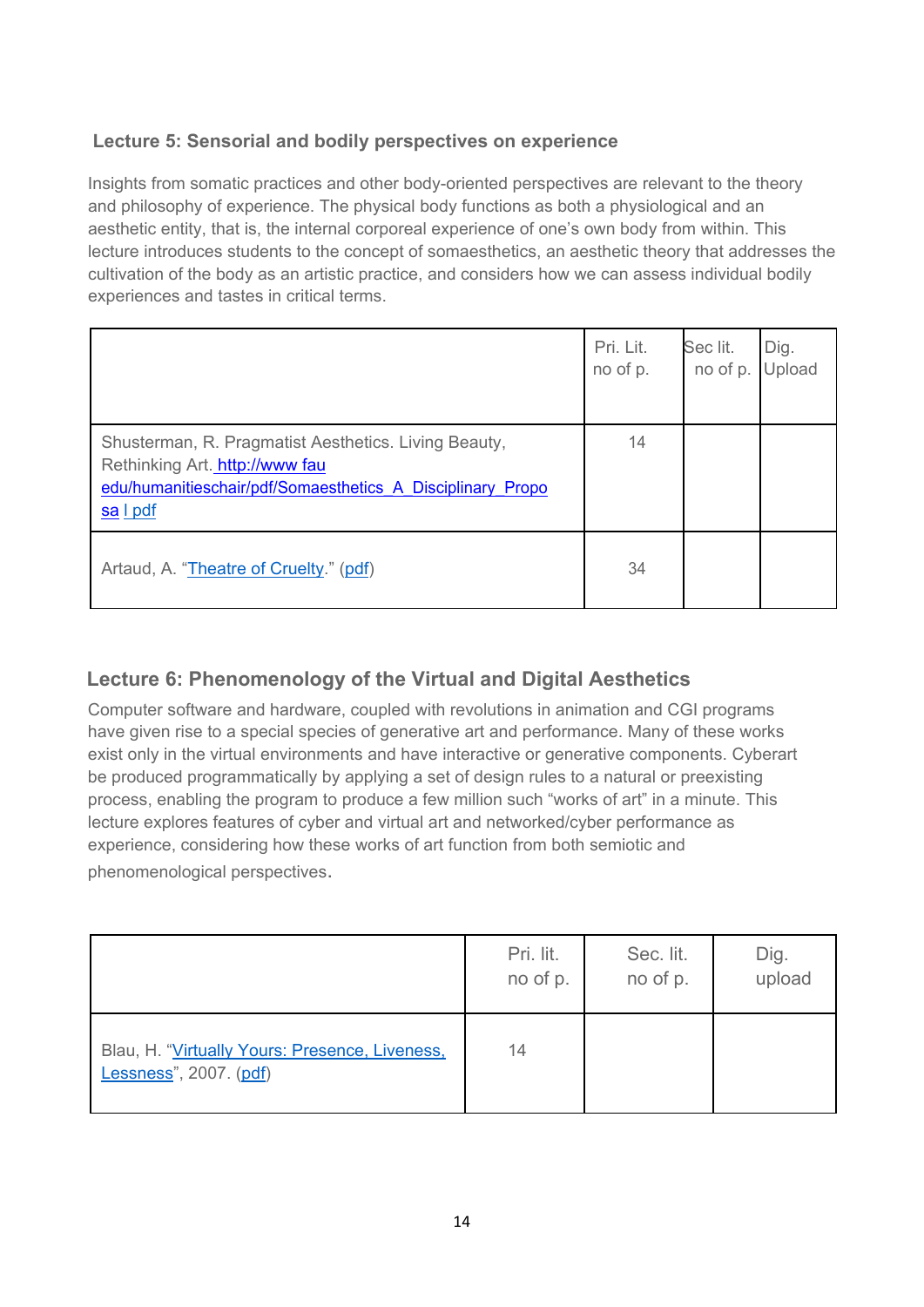| Wilson-Smith, M. The Total Work of Art:<br>From Bayreuth to Cyberspace (pdf) | 36 |  |
|------------------------------------------------------------------------------|----|--|
| Latham, William. The Emergence and<br>Growth of Evolutionary Art (pdf)       | 20 |  |

# **Programming IV (1 ECTS)**

# **Lecturer: Markus Löchtefeld**

#### **General**

The purpose of this course is to introduce techniques in image and video processing that can be used in programming real-time interactive systems. Specifically, the course will focus on the mapping of visual information into artistic representations. The course will be workshop based where students will be introduced to a topic and then work in small groups on a related exercise. The course is meant to complement Performance Technologies II in providing basic knowledge about programming performance-based and interactive artworks.

The primary tool used for the course will be the OpenCV computer vision library (http://opencv.org). The main sources of information will be the following as they are the most upto-date:

**"OpenCV API Reference", http://docs.opencv.org/modules/refman.html**

**"OpenCV Tutorials", http://docs.opencv.org/doc/tutorials/tutorials.html**

**OpenCV for Processing Reference: http://atduskgreg.github.io/opencvprocessing/reference/**

#### **Lecture 1 – Image processing**

Basic ways of manipulating images including blur, edge detection, other convolution-based filters, and median filtering.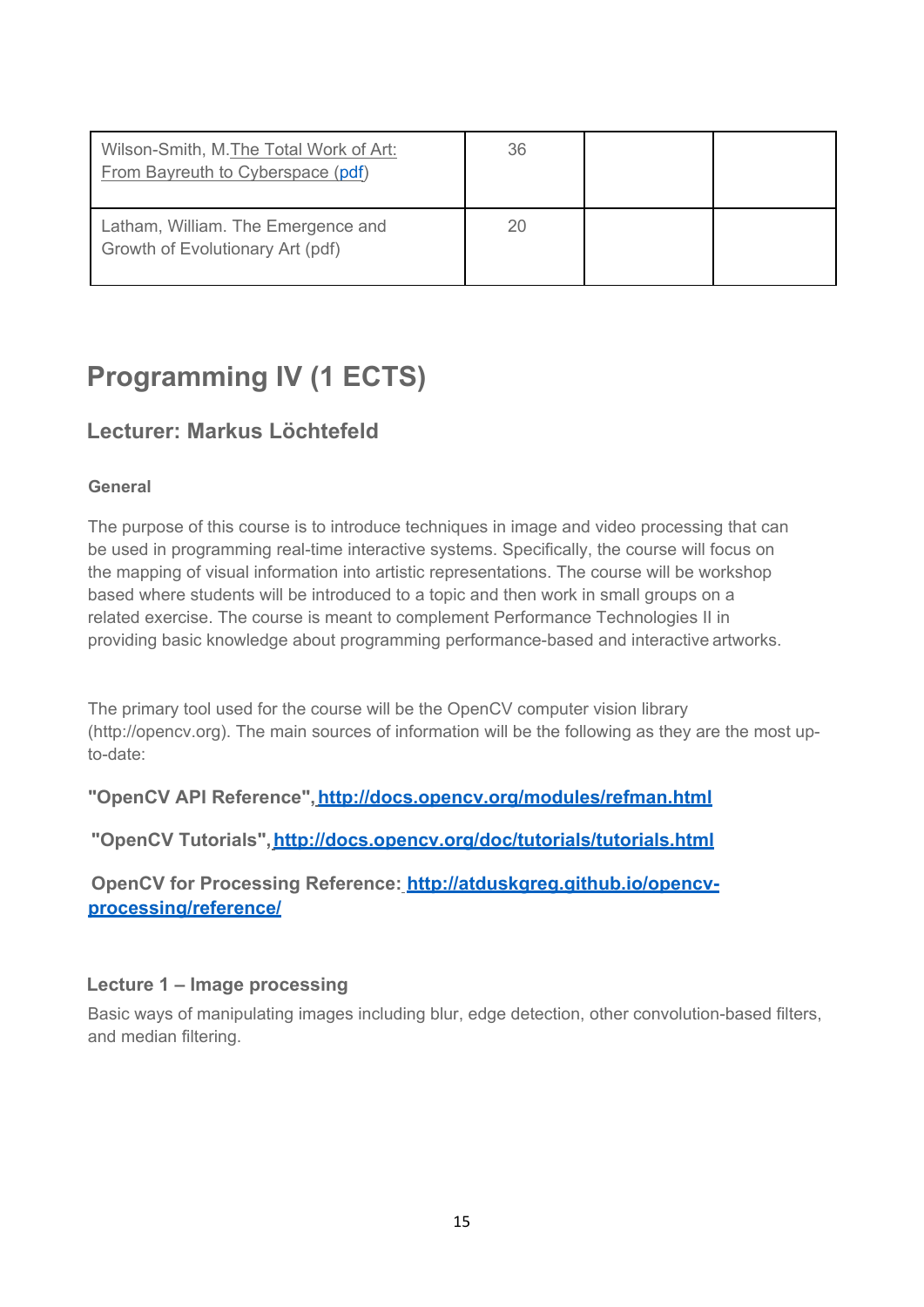|                                                                                                                                                                                                     | Pri. lit.          | Sec. Lit. | Dig.       |
|-----------------------------------------------------------------------------------------------------------------------------------------------------------------------------------------------------|--------------------|-----------|------------|
|                                                                                                                                                                                                     | No of p.           | No. of p. | upload     |
| Smith, S. W. (2011). "The Scientist and Engineer's Guide to<br>Digital Signal Processing", Chapter 23: Image Formation &<br>Display: Digital Image Structure, http://www dspguide<br>com/ch23/1 htm | Online<br>resource |           | <b>Yes</b> |
| Smith, S. W. (2011). "The Scientist and Engineer's Guide to<br>Digital<br>Signal Processing", Chapter 24: Linear Image Processing: 3x3<br>Edge Modification, http://www dspguide com/ch24/2 htm     | Online<br>resource |           | <b>Yes</b> |
| http://docs.opencv.org/modules/imgproc/doc/filtering.html                                                                                                                                           |                    |           | <b>Yes</b> |
| http://docs.opencv.org/doc/tutorials/imgproc/erosion_dilatation/<br>erosion dilatation.html                                                                                                         |                    |           | Yes        |
| http://www.imagemagick.org/Usage/convolve/                                                                                                                                                          |                    |           | Yes        |

#### Convolution figure:

https://developer.apple.com/library/ios/documentation/Performance/Conceptual/vImage/Art/ker n el convolution.jpg

#### **Lecture 2: Video Capture**

Displaying video from files and cameras. Time-based video effects including feedback and motion and Object Detection

#### **Lecture 3: Blob detection**

Identifying regions of similarity using blob detection as well as estimation of apparent motion in visual scenes using optical flow.

#### **Literature**

http://docs.opencv.org/modules/features2d/doc/common interfaces of feature detectors.html#sim pleblobdetector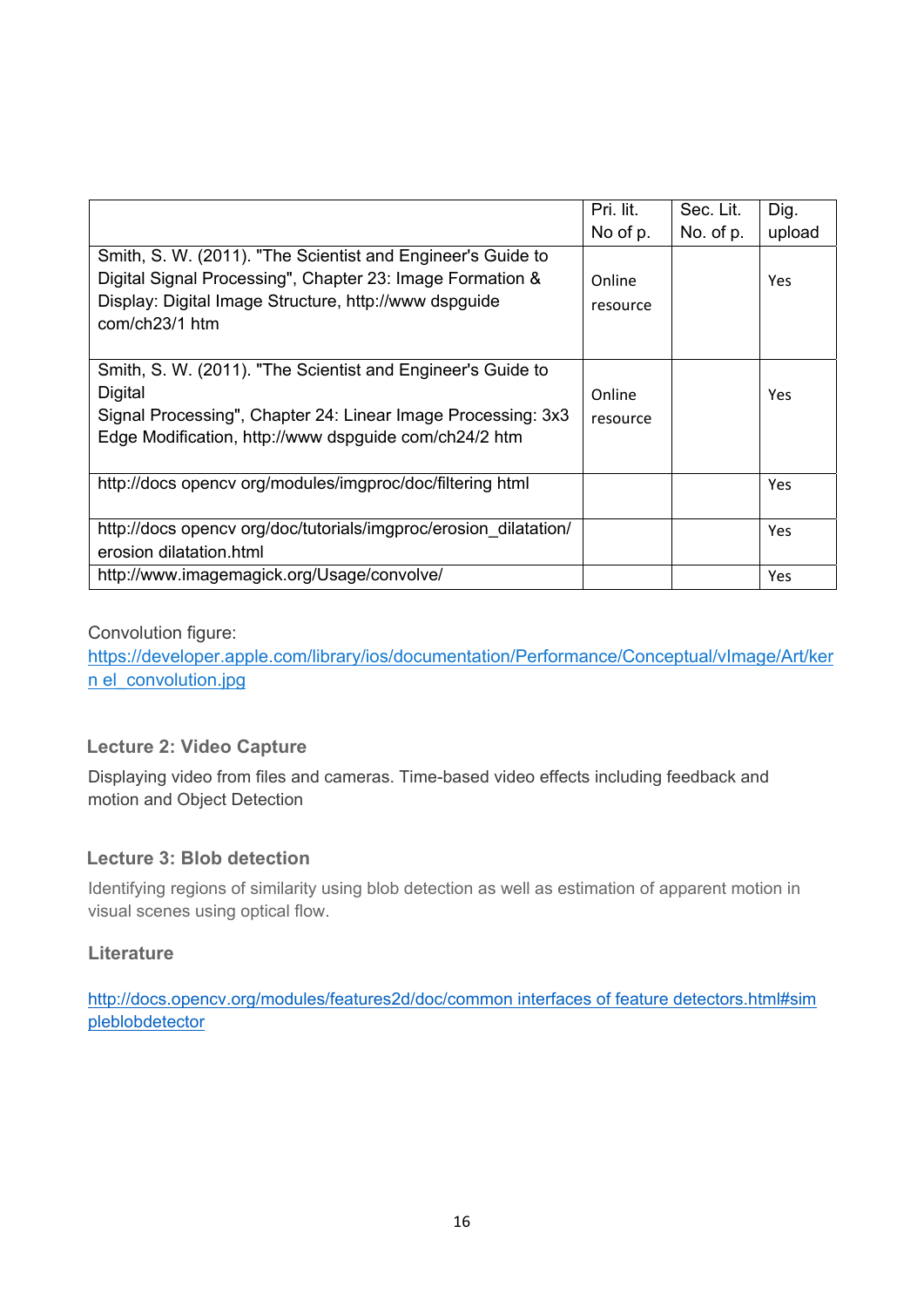"Blob Detection Using OpenCV", http://www.learnopencv.com/blob-detection-usingopencv- python-c/

"Optical flow - Wikipedia, the free encyclopedia", http://en.wikipedia.org/wiki/Optical flow

#### **Further study:**

"Blob Detection", http://www.labbookpages.co.uk/software/imgProc/blobDetection.html "ACCESS - an interactive art installation by Marie Sester"

### **Lecture 4: Processing and Kinect**

To get a Kinect running in Processing you will have to install one of the following libraries from the normal library manager in Processing: MacOS: Open Kinect for Processing Windows: Kinect4WinSDK

Windows user will on top of that have to download and install the Kinect SDK 1.8 that you can find here: https://www.microsoft.com/en-us/download/details.aspx?id=40278

Including: integration; interactivity; hypermedia; immersion; and narrativity/composition; Performing interaction; Technology of dynamic light mocap; Gesamtkunstwerk/Total Artwork; Spectators (passive/active); …

### **Literature**

|                                                                         | Pri. Lit.- No<br>of p. | Sec. lit.<br>No of p. | Dig. Upload |
|-------------------------------------------------------------------------|------------------------|-----------------------|-------------|
| Multimedia Performance (2012) by<br>Rosemary Klich, E. Scheer. Palgrave | $1 - 66$               |                       |             |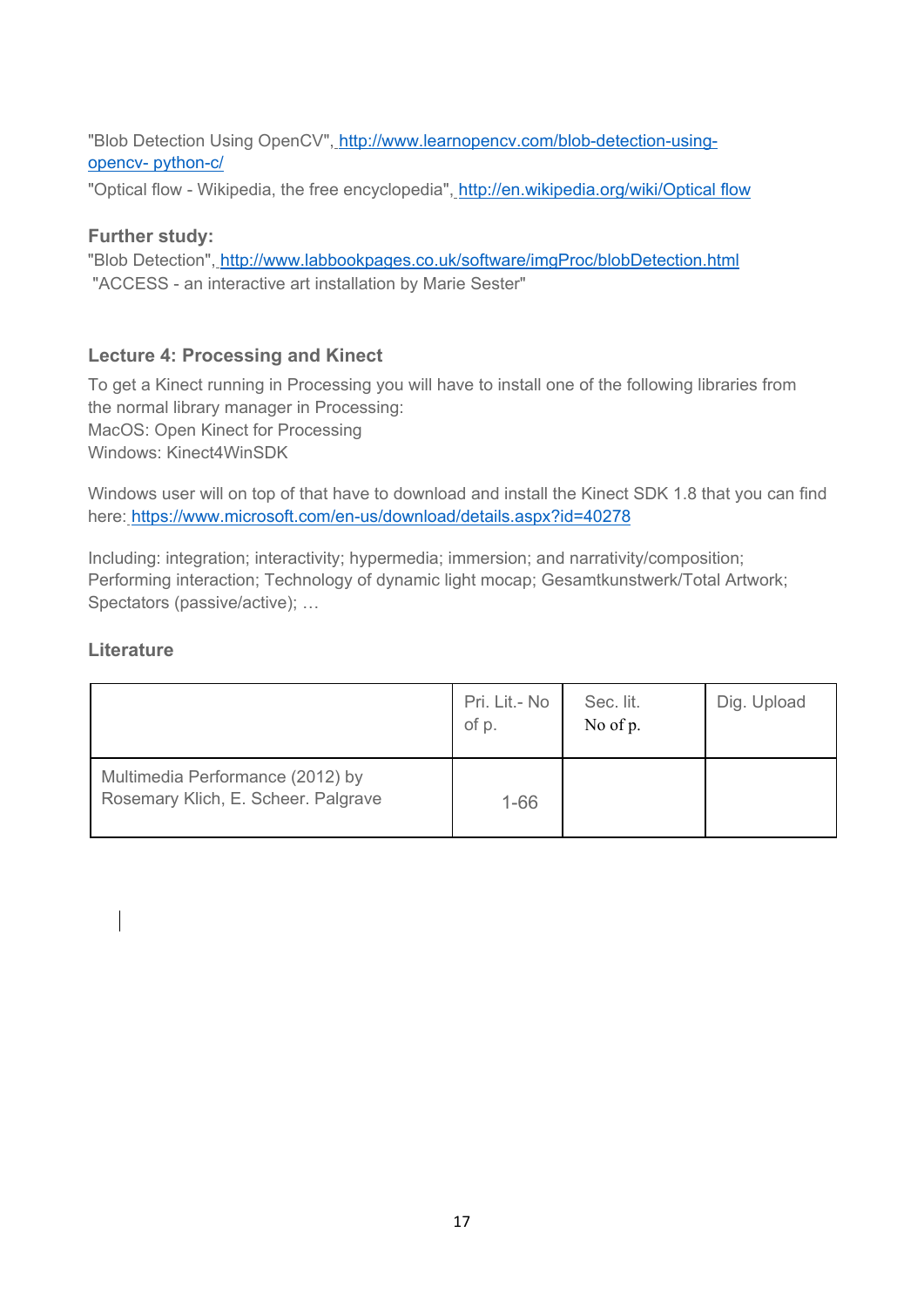# **Play and Event (5 ECTS)**

# **Lecturers: Bo Allesøe (boallesoe@hum.aau.dk) & Rasmus Grøn (gron@hum.aau.dk)**

#### **During this module, students should acquire: Basic knowledge about**

- basic theories of play-based design and events
- various technologies and their usage in ludic artefacts and events the notions of experience and critique

#### **Skills in**

 creating and describing concepts of play-based artefacts and events using and employing technologies

#### **Competencies in**

 designing, implementing, and reflecting on ludic artefacts and events applying ludic strategies to other fields.

#### **Course Description**

Traditionally borderlines exist between art and design in terms of functionality and practice. Design is typically related to context of instrumentality, with the design systematically developing problem-solving constructions, and facilitating user-friendly frictionless interactions. In contradistinction to this, art procures its value indirectly by being disconnected from contexts of use, and instead generate an experience of wonder, disruption, and reflection.

In this course, we will explore the interface(s) between these two domains, and how they can enrich each other, with play, aesthetics, and criticism as points of departure. We will delve into the discipline of critical design, focusing on the critical potential for creating experiential disturbances/interferences through artefacts and situational, playful practices and events. This is mainly inspired by an artistic and aesthetic perspective on design, and this will be supplied by a focus on everyday aesthetic significances arising from design, and how these potentially can inspire the artistic and aesthetic thinking.

In the first half of the course, each lecture will be accompanied with small exercises, relating the topics of the texts to different cases, e.g. the analysis of artworks/designs, exercises in analyzing experiences etc. In the second half of the course, the students will work on their own critical design project, using one or more notions from the critical experience framework, within a context focusing on play and/or event. The students will present their critical design project in the last lecture to pass the course.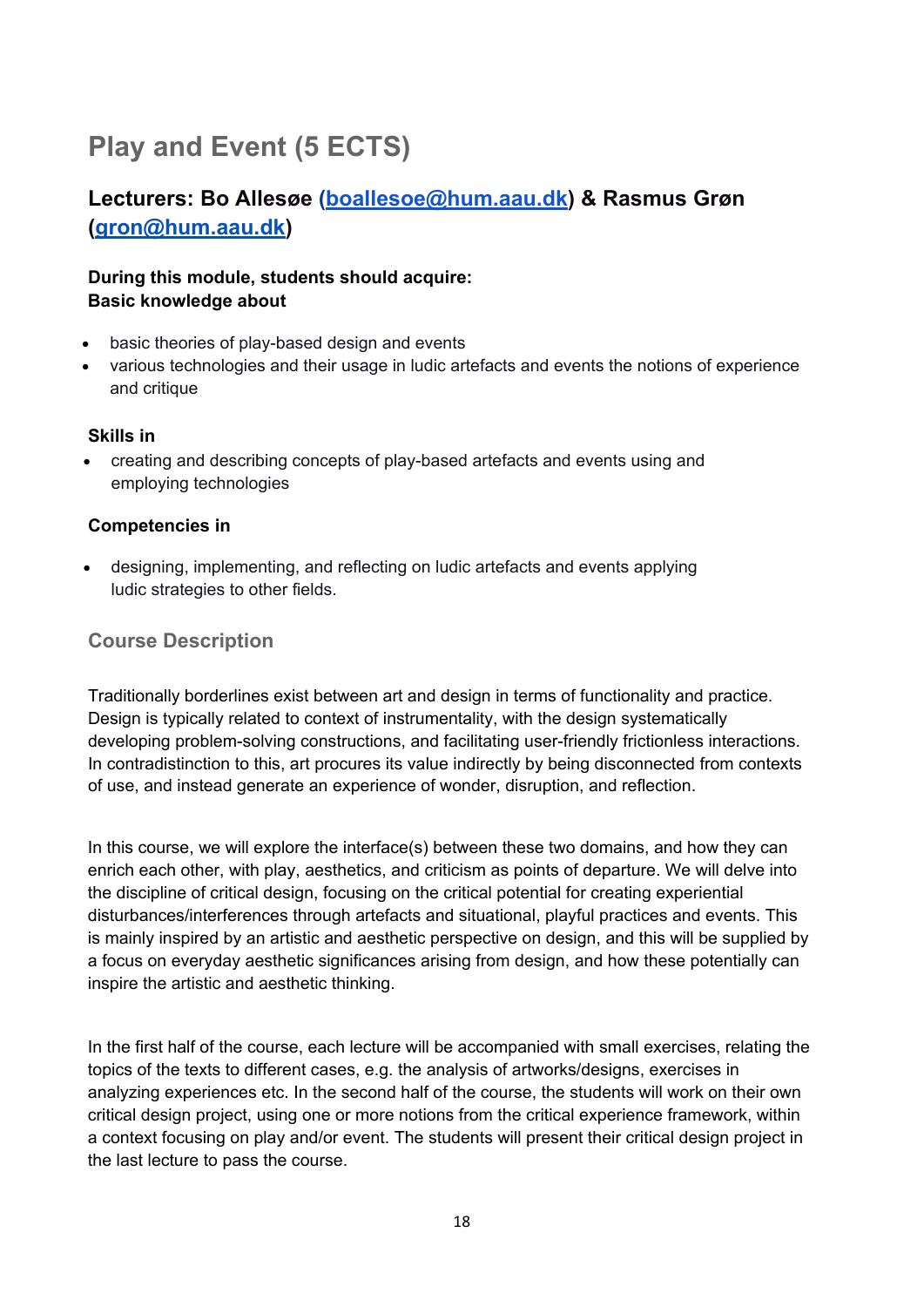# **Lecture 1 - Introduction**

In this lecture the students will be introduced to the topics and structure of the course: how we will approach the notions of event and play from a critical perspective, exploring the intersection between design, art and aesthetics. We will furthermore introduce the central notions of critique and experience. The lecture will end with a short assignment, analyzing the experience and critical conditions of an artwork – excerpts from the movie *The Square* – relating it to the topics of the lecture.

|                                                                                                                                                                                                | Sec. lit.<br>No of p. | Pri. Lit.<br>No of p. | Dig.<br>upload |
|------------------------------------------------------------------------------------------------------------------------------------------------------------------------------------------------|-----------------------|-----------------------|----------------|
| Jay, M. (2005). Songs of Experience (Chp. 8: Lamenting the<br>Crisis of Experience: Benjamin and Adorno; pp. 312-61).<br>Berkeley: University of California Press (available online at<br>AUB) | 49                    |                       |                |
| Reckwitz, A. (2017). The invention of creativity.<br>Cambridge: Polity. (85-126)                                                                                                               |                       | 41                    |                |
| Koselleck, R. (2006) Crisis. Journal of the History of Ideas,<br>67(2): 357-40                                                                                                                 |                       | 43                    |                |
| <b>Total</b>                                                                                                                                                                                   | 49                    | 84                    |                |

#### **Lecture 2 - Critique, art and experience**

Following perspectives laid out in the first lecture, we will focus on aestheticization of modern society and the concomitant colonization of aesthetics and art by economy. It will be discussed how an aesthetic and experiential critique can be conceived and practiced in an environment that has spurred a pervasive extension of the aesthetic experience, but also dismantled the critical potential of this experience. The lecture will be combined with exercises analyzing several artworks critical of the connection between art and economy.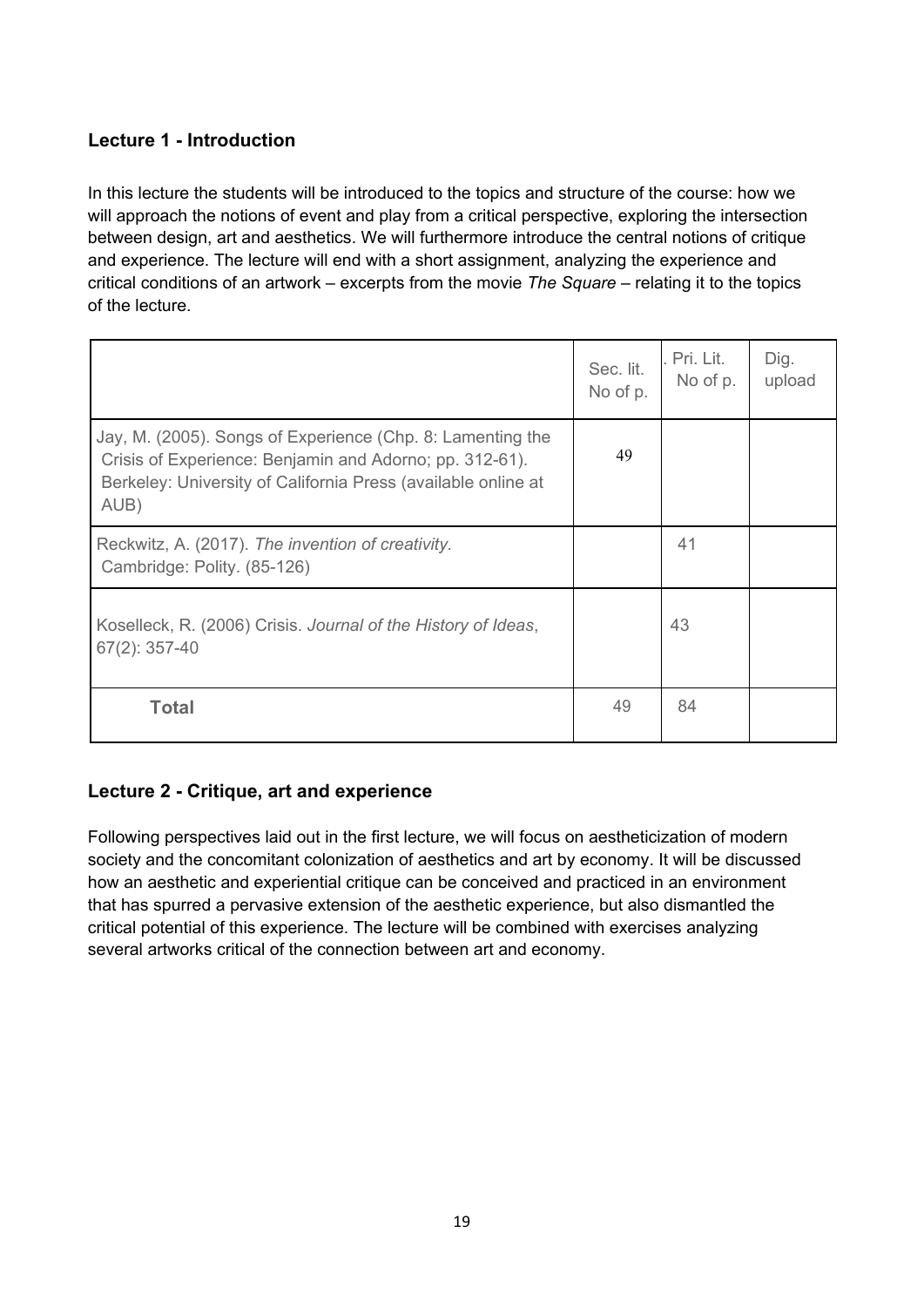|                                                                                                                                                                                                                                                             | Pri. Lit.<br>No of p. | Sec. lit.<br>No of p. | Dig.<br>upload |
|-------------------------------------------------------------------------------------------------------------------------------------------------------------------------------------------------------------------------------------------------------------|-----------------------|-----------------------|----------------|
| Adorno, T. (1997) Aesthetic Theory. London and New York:<br>Continuum. (pp. 225-262)                                                                                                                                                                        |                       | 37                    |                |
| Boltanski, L., Chiapello, E. (2005). The new<br>Spirit of Capitalism (pp. 419-82). London: Verso                                                                                                                                                            |                       | 63                    |                |
| Hantelmann, D. v. (2010). How to do Things with Art (pp. 8-<br>24). Zürich: JRP/Ringier                                                                                                                                                                     | 17                    |                       | $\times$       |
| Thevenot, L. (2014). Engaging in the politics of<br>participatory art in practice. In: T. Zambylas (Ed.) Artistic<br>Practices. Social interactions and cultural dynamics (pp.<br>132-51). New York: Routledge (available online at AUB)                    | 20                    |                       |                |
| Reckwitz, A. (2017). The invention of Creativity (chp. 4: pp.<br>78- 93 & 121-126). Polity Press<br>Böhme, G. (2003a). Contribution to the Critique of the<br>Aesthetic Economy. Thesis Eleven, 73, 71-82                                                   | 22                    | 12                    | $\times$       |
| Jalving, C. (2017). Introduction. In: C. Jalving (Ed.) The art<br>of Taking Part: Participation at the Museum (pp.5-17).<br>Ishøj: Arken Museum for Moderne Kunst (available at:<br>https://www.arken.dk/wpcontent/uploads/2017/04/bulletin-2017 lowres.pdf |                       | 13                    |                |
| Lykkeberg, T. (2019). The Critique of Critique & theories<br>about conspiracy theories. Available<br>at: http://dismagazine.com/discussion/59621/the-critique-of- critique/                                                                                 |                       | X                     |                |
| Evans, B. (2014). Emerging Artists and the New Spirit of<br>Capitalism. Available at: http://www.publicseminar.org/2014/11/emerging-artists- and-<br>the-new-spirit-of-capitalism/                                                                          |                       | X                     |                |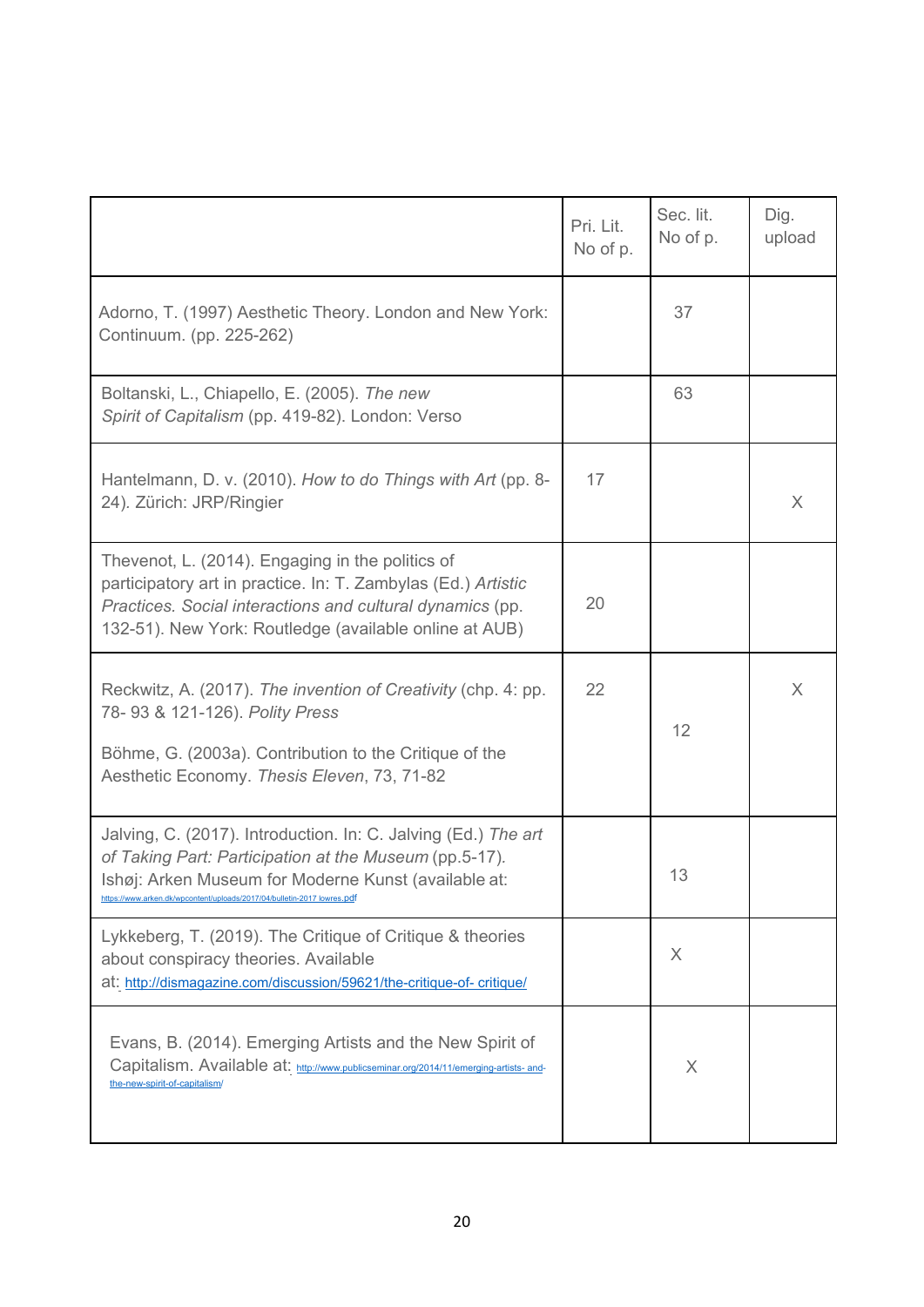| Total | 59 |  |  |
|-------|----|--|--|
|-------|----|--|--|

# **Lecture 3 – Play, Art and Critique**

In this lecture, we will look into the social and psychological dimensions of the concept and activity of play, and through theory and examples explore the manifold uses of ludic strategies in art. Here, the topic of play will be related to the course's main topics and discussions as we will focus on ludic art's critical and experiential potentials. The lecture will be followed by a creative workshop facilitating the start-up of student projects – the facilitation will explore the critical design process between describing, materializing, and exploring ideas about the experience and role of objects in socio-material reality.

|                                                                                                                                                                                                             | Pri. Lit.<br>No. of p. | Pri. Lit.<br>No. of p. | Dig.<br>Upload |
|-------------------------------------------------------------------------------------------------------------------------------------------------------------------------------------------------------------|------------------------|------------------------|----------------|
| Sutton-Smith, B. (1997). The ambiguity of play.<br>Cambridge, Mass: Harvard University Press (pp. 1-17)                                                                                                     |                        | 18                     |                |
| Feezell, R. (2010). A Pluralist Conception of Play. Journal of<br>the Philosophy of Sport, Vol.37(2), 147-165 (available online<br>via AUB)                                                                 | 19                     |                        |                |
| Turner, V. (1988). Images and Reflections: Ritual, Drama,<br>Carnival, Film, and Spectacle in Cultural Performance. I:<br>The Anthropology of Performance (s. 21-32). New York:<br><b>PAJ Publications.</b> | 12                     |                        | X              |
| Muse, J. H. (2010). Flash Mobs and the Diffusion of<br>Audience. Theater, 40(3), 9-23. (available online via AUB)                                                                                           | 15                     |                        |                |
| Brejzek, T. (2010). From social network to urban<br>intervention: On the scenographies of flash mobs and urban<br>swarms. International Journal of Performance Arts and Digital<br>Media, 6(1), 109-122.    | 13                     |                        |                |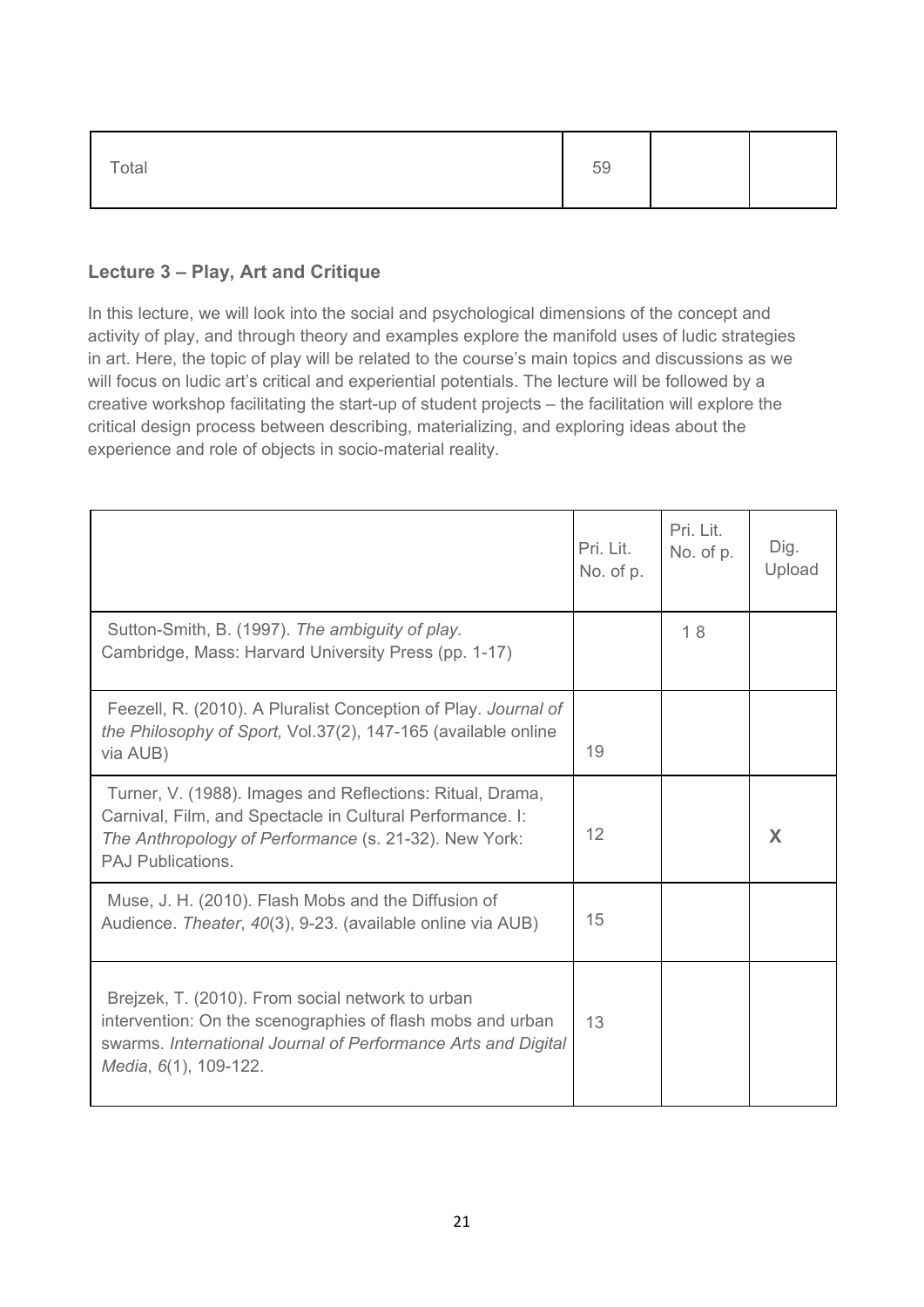| Getsy, D. J. (2011). Introduction. In D. J. Getsy (Ed). From<br>Diversion to Subversion. Games, Play, and 20th Century Art<br>(pp. XI - XIV). Pennsylvania: Pennsylvania University Press.<br>Schleichner, A-M. (2011). Dissolving the Magic Circle of Play:<br>Lessons from Situationist Gaming. In D. J. Getsy (Ed). From<br>Diversion to Subversion. Games, Play, and 20th Century Art<br>(pp. 149 - 58). Pennsylvania: Pennsylvania University Press | 4<br>10 |     | X<br>X |
|----------------------------------------------------------------------------------------------------------------------------------------------------------------------------------------------------------------------------------------------------------------------------------------------------------------------------------------------------------------------------------------------------------------------------------------------------------|---------|-----|--------|
| Todd, C., & Scordelis, A. (2009). Causing a scene:<br>Extraordinary pranks in ordinary places with Impro<br>Everywhere. William Morrow.                                                                                                                                                                                                                                                                                                                  |         | 200 |        |
| Thompson, N., Sholette, G. (2004) The interventionsits.<br>User's manual for the creative disruption of everyday life.<br><b>MIT Press</b>                                                                                                                                                                                                                                                                                                               |         | 154 |        |
| Total                                                                                                                                                                                                                                                                                                                                                                                                                                                    | 73      | 354 |        |

# **Lecture 4 - The Event as Critical and Aesthetic Strategy**

Following the previous lecture, we will focus on understanding the notion and aesthetic ramifications of event as an artistic and designerly strategy, especially in relation to ludic art projects. The students will here work with the situational conditions for their critical design project**.**

|                                                                                                                                                                                                                                                | Pri. Lit. | Sec. Lit. | Dig.   |
|------------------------------------------------------------------------------------------------------------------------------------------------------------------------------------------------------------------------------------------------|-----------|-----------|--------|
|                                                                                                                                                                                                                                                | no of p.  | no of p.  | upload |
| Holt, F. & Lapenta, F. (2013). The social<br>experiences of cultural events: conceptual findings<br>and analytical strategies. In: J. Sundbo & J.<br>Sørensen (eds.). Handbook on Experience<br>Economy (pp. 363-81). Cheltenham: Edward Elgar | 18        |           | X      |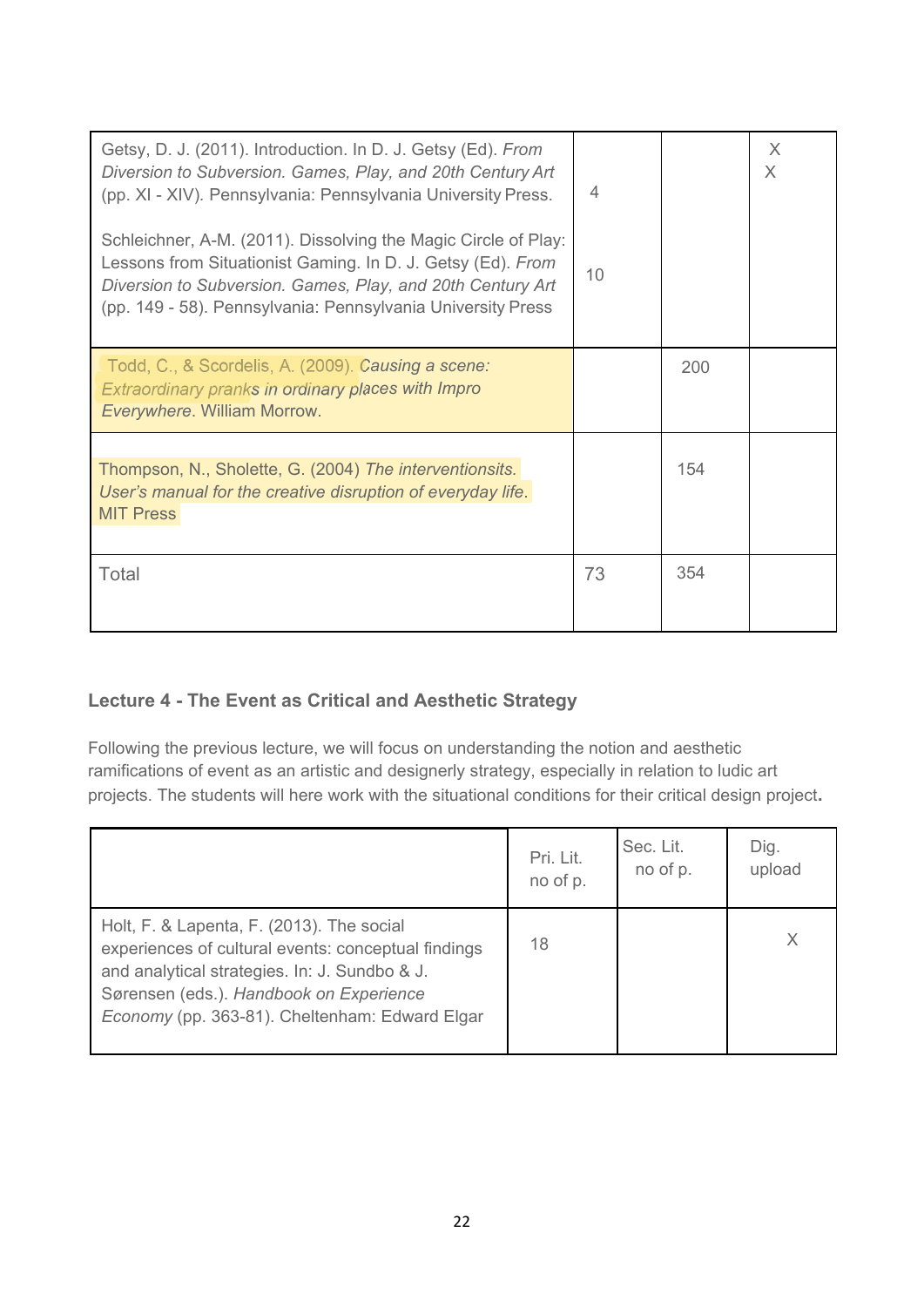| Bishop, C. (2012). Artificial Hells (chp. 1: The Social<br>Turn: Collaboration and its Discontents; pp. 11-41).<br>London: Verso | 31 |     | Χ |
|----------------------------------------------------------------------------------------------------------------------------------|----|-----|---|
| Rojek, C. (2013). Event power. How global events<br>manage and manipulate. London: Sage Publications                             |    | 202 |   |
| Getz, D. (1989). Special Events. Defining the<br>product. Tourism Management, 10/2, 125-37.                                      | 12 |     |   |
| Total                                                                                                                            | 61 | 202 |   |

## **Lecture 5 - Critical design**

We will here introduce to the notion of critical design as an approach transgressing, and complicating, the distinction between art and design. Critical design will be related to the notion of experience, and weit will discussed how this design approach can contribute to an aesthetic apprehension and practice of strategies of play and critique.

|                                                                                                                                                                                                                                                                                            | Pri. Litt.<br>no of p. | Sec. lit.<br>No of p. | Dig.<br>upload |
|--------------------------------------------------------------------------------------------------------------------------------------------------------------------------------------------------------------------------------------------------------------------------------------------|------------------------|-----------------------|----------------|
| Malpass, M. (2016). Critical Design Practice: Theoretical<br>Perspectives and Methods of Engagement. The Design<br>Journal, 19 (3), 473-489. (Available online via AUB)                                                                                                                    | 16                     |                       |                |
| Malpass, M. (2015). 'Criticism and function in critical<br>design practice'. Design Issues, 31(4), 59-73. (Available<br>online via AUB)                                                                                                                                                    | 14                     |                       |                |
| Jensen, R., H., and T. U. Lenskiold. (2004). Designing for<br>social friction: Exploring ubiquitous computing as means<br>of cultural interventions in urban space. In Proceedings of<br><b>Computers in Art and Design Education Conference</b><br>(Malmö, Sweden, 29 June - 1 July 2004) |                        | 10                    |                |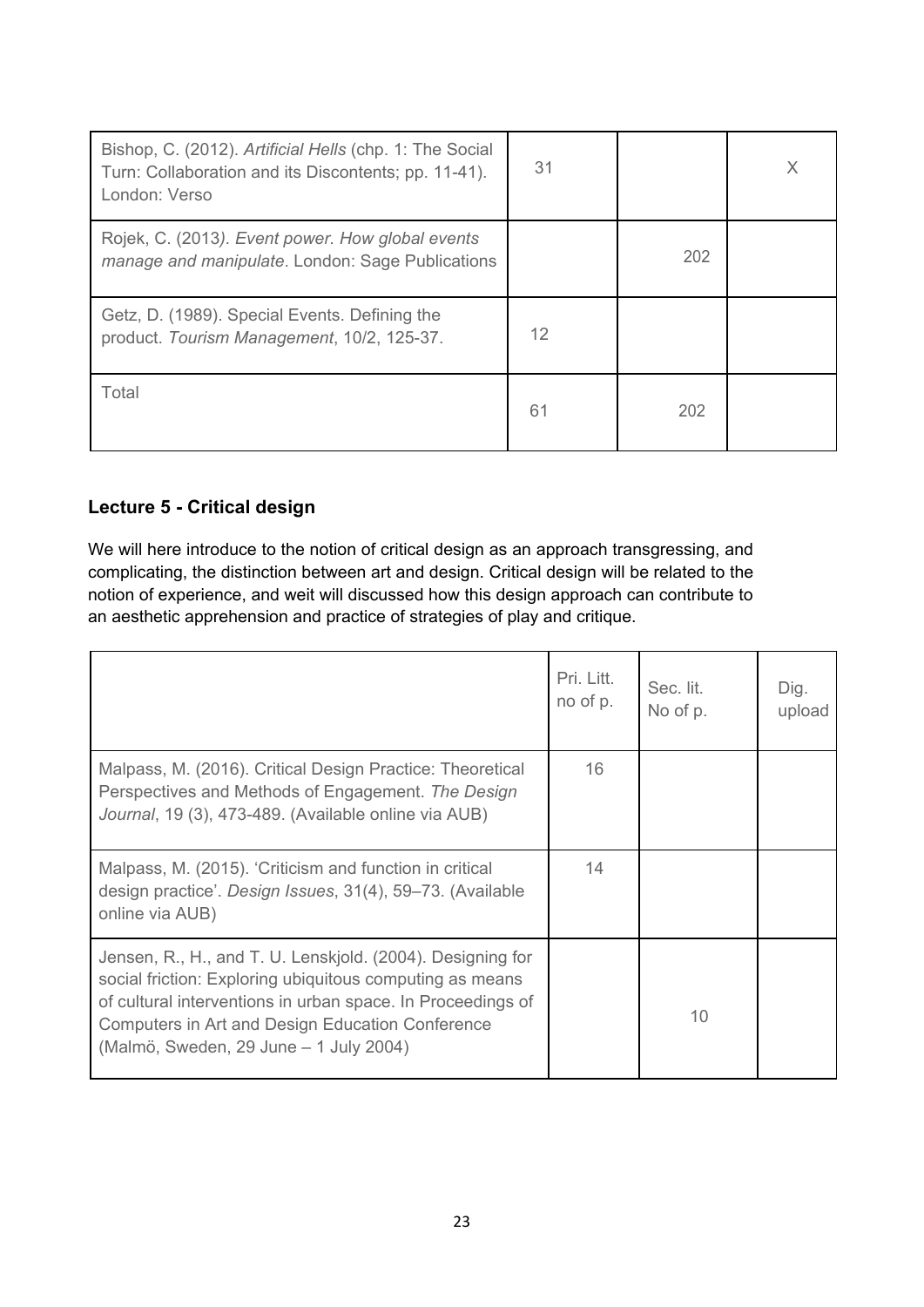| Fuad-Luke, A. (2009). Design activism: beautiful<br>strangeness for a sustainable world. London: Earthscan                                                                                                                                                                                                                                                      |    | 270 |  |
|-----------------------------------------------------------------------------------------------------------------------------------------------------------------------------------------------------------------------------------------------------------------------------------------------------------------------------------------------------------------|----|-----|--|
| Latour, B. (2009). 'A cautious prometheus? a few steps<br>towards a philosophy of design with special attention to<br>Peter Sloterdijk)'. In Glynne, J., Hackney, F., and Minton,<br>V. (eds), Networks of Design: Proceedings of the 2008<br>Annual Conference of the Design History Society.<br>Universal Publishers, pp. 2-10. (Available online via<br>AUB) | 8  |     |  |
| Markussen, T. (2011). The Disruptive Aesthetics of<br>Design Activism: Enacting Design between Art and<br>Politics. Helsinki: Nordic Design Research Conference<br>2011. (Available online via AUB)                                                                                                                                                             | 9  |     |  |
| Rancière, J., & Corcoran, S. (2010). Dissensus: On<br>politics and aesthetics. London: Continuum Intl Pub<br>Group                                                                                                                                                                                                                                              |    | 230 |  |
| Total                                                                                                                                                                                                                                                                                                                                                           | 47 | 270 |  |

#### **Lecture 6 - Excursion**

TBA where. Beforehand, the students will prepare questions and/or a framework for investigating central notions of event, experience, play, design, related to their own project.

### **Lecture 7 - Student presentations of assignments**

The last lecture will consist of the students presenting the results of their critical experiential design related to play and event.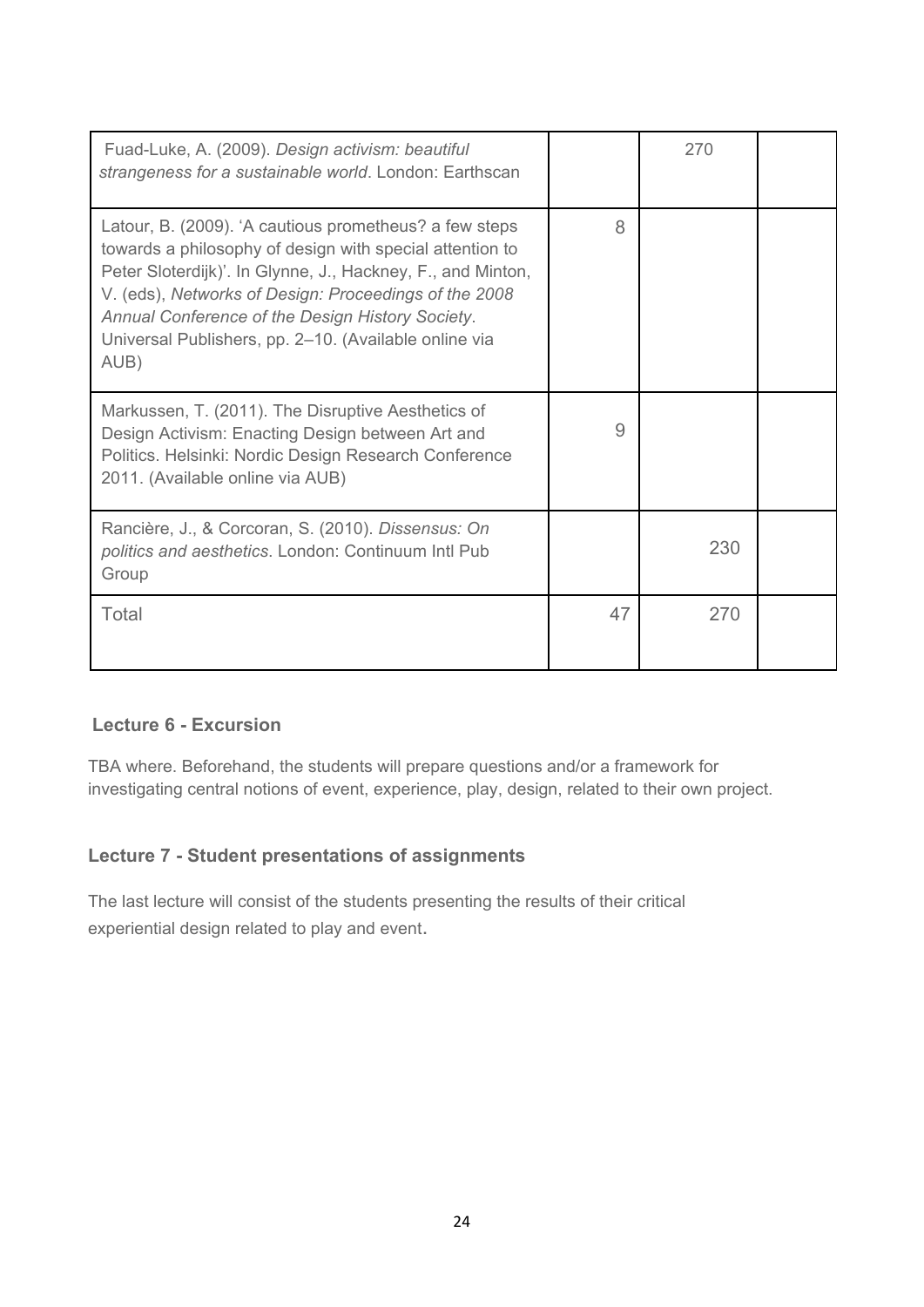# **Entrepreneurship (5 ECTS)**

# **Lecturers: Jesper C. Sort, Kristian Brøndum Kristiansen & Peter Poulsen Thomsen**

#### **General**

Welcome to the Entrepreneurship course.

We hope you are ready for two exciting weeks, that might be a little different than you are used to. The course is based on a mixture of activities, including lectures, workshops, seminars, as well as "out of the building" elements, where the students will work on their own. The semester will include weekly lessonslearned presentations and written assignments, which all are related to the entrepreneurial process of creating new business activities within existing organizations.

The course will apply the LEAN start-up methodology and have lectures every other day and the days in between we expect you to "go out of the building" and interact with potential customers, stakeholders or similar to get feedback on your ideas. This will be explained further in during the intro the first day.

You can find the specific curriculum for each lecture under each theme here in Moodle, please read in advance of the lecturer as we will use most of the lecture applying the knowledge. If you have any questions you are welcome to contact the course coordinator Jesper at jso@business.aau.dk

We are looking forward to meeting you.

#### **Literature:**

SOM: Blank & Dorf (2012). Start-up Owner's Manual.

Osterwalder & Pigneur (2010). Business Model Generation - free version

Osterwalder, A., Pigneur, Y., Bernarda, G., & Smith, A. (2014). Value proposition design: How to create products and services customers want. John Wiley & Sons. - free version

Mason & Stark (2004) - What do Investors Look for in a Business Plan? A Comparison of the Investment Criteria of Bankers, Venture Capitalists and Business Angels. International Small Business Journal.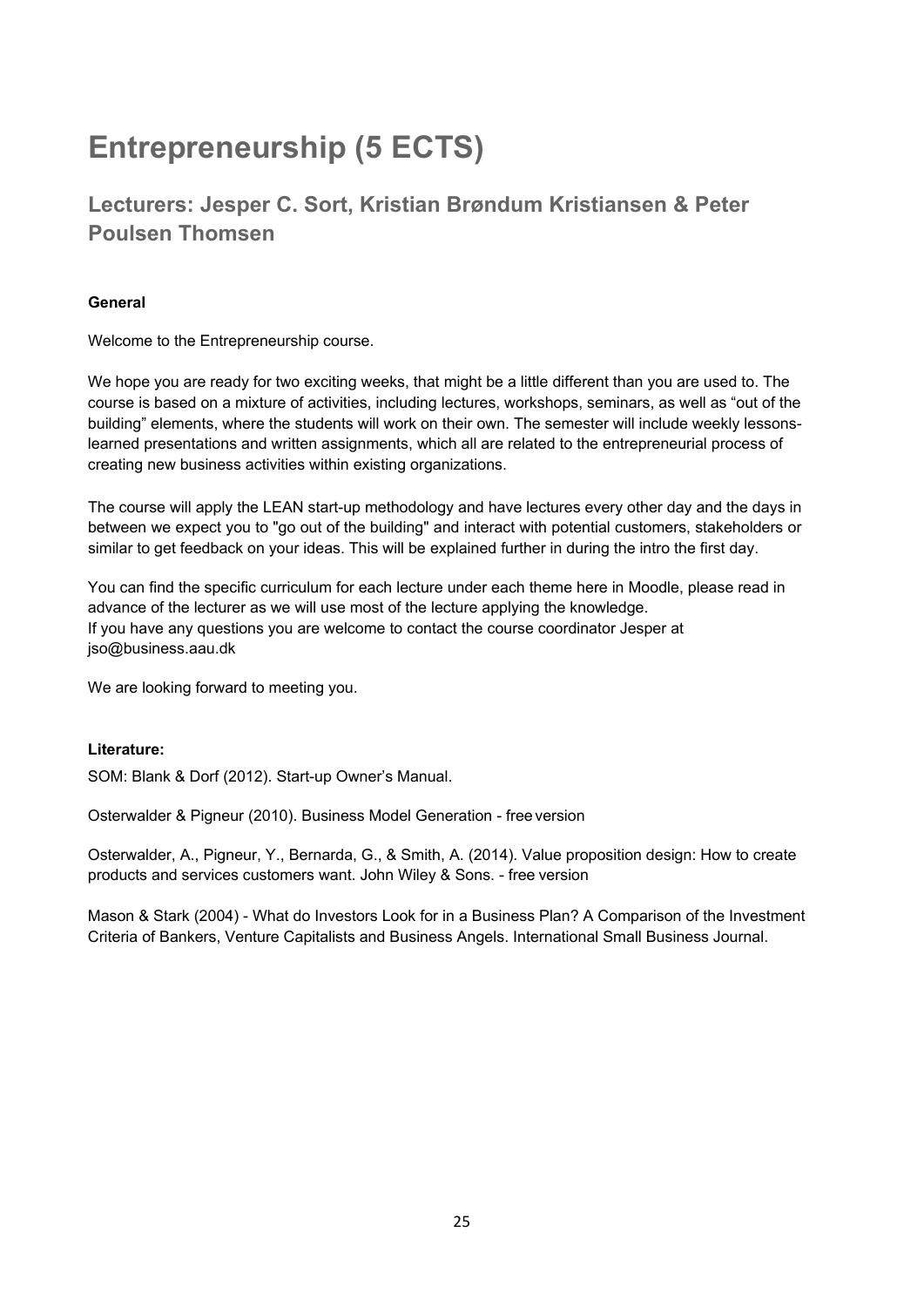#### **1. Intro, BMC, LEAN start-up, customer discovery**

#### **Theme:**

*Intro, BMC, LEAN start-up, customer discovery:* The focus on this lecture will be the basic understanding and main principles in the LEAN start-up approach. This will include topics such as structuring an idea in the Business Model Canvas and the key principles in the Lean Start-up including Customer discovery and Agile development.

#### **Curriculum:**

SOM pp. 1-75: Intro to Customer Development and Customer Discovery, Market Size + Free pages in Osterwalder & Pigneur (2010)

Talk to at least 10 potential customers to gain insights and to generate findings

#### **Lecture: 2: Value proposition**

#### **Theme:**

*Value proposition:* We will focus on understanding the importance of creating the right value proposition for your solution. This lecture will build on your work with customer development, to understand how the value proposition should fit your customer profile. The ambition is to identify how the value proposition is both beneficial to your customer as well as differentiating from the solutions the customer already has available.

#### **Curriculum:**

SOM, pp. 76-84: Value Proposition and MVP + Free pages in Osterwalder et al. (2014)

Talk to at least 10 potential customers to gain insights and to generate findings **Lecture 3: Channels + Customer relations** 

#### **Theme:**

*Channels and Customer relationship:* We will focus on understanding the impact a channel can have on its revenue streams and discuss channel economics. Students will learn that channels are a strategy. Discovering the right channel fit is an art. Furthermore, the focus will be the customer relationship to your customers. You will be presented with insight to how you can get keep and grow your customers.

#### **Curriculum:**

SOM pp. 98-111: Channels; 243-244: Meet the Channel; 332-343: Channel Roadmap; pp. 296-351: Get/Keep/Grow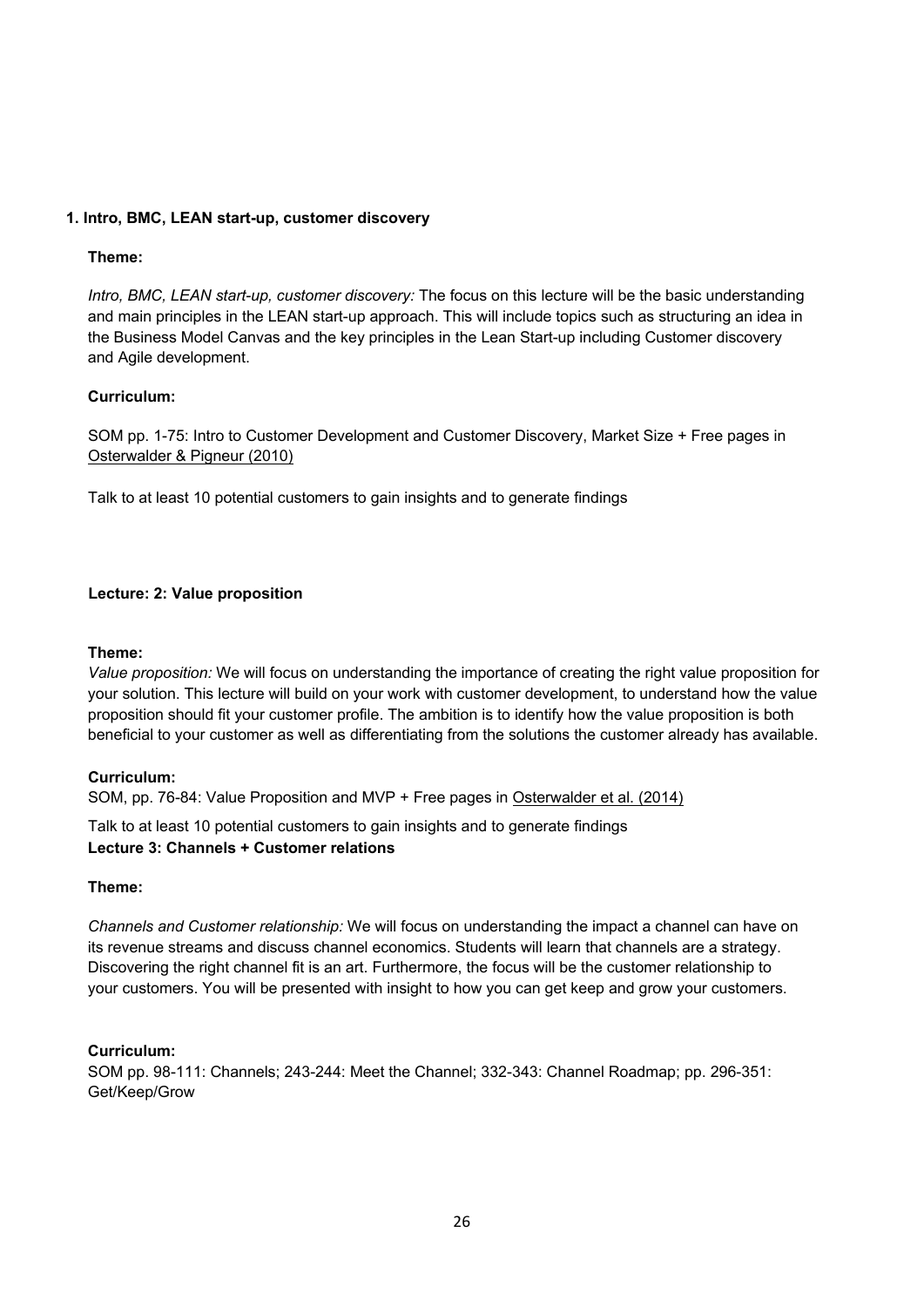#### **Lecture 4: Key resources, Key activities, Key partners**

#### **Theme:**

*Key Activities / Key Resources / Partners*: The focus will be directed towards the infrastructure management of the business, namely key activities, key resources, key partners. Which key resources, activities are the most important to your business idea and which key partners will you need to further emphasize your value proposition. These are some of the questions that will be addressed in this lecture.

#### **Curriculum:**

SOM pp. 169-175; pp. 267-269: can we make money; review again pp. 437-456: Metrics and **Matter** 

Talk to at least 10 potential customers to gain insights and to generate findings

#### **Lecture: 5: Cost, revenue and investor**

#### **Theme:**

*Cost, revenue and investor:* This topic is about how companies make money. We will focus on different revenue models (e.g., licensing, freemium, leasing, direct sales) and you will learn to differentiate revenue model from pricing tactics. Furthermore, the topic is about cost structure, operational plan and fundraising. We will focus on how you combine cost structure and operational plan into different cash flow and budget models.

#### **Curriculum:**

SOM pp. 169-175: Resources; pp. 267-269: Can We Make Money; pp. 437-456; SOM pp. 180- 188: Revenue and Pricing Hypotheses; pp. 260-269: Verify Business Model; pp. 438-456 + Mason & Stark (2004)

#### **Additional/optional:**

Hinterhuber (2008) - Link Talk to at least 10 potential customers to gain insights and to generate findings.